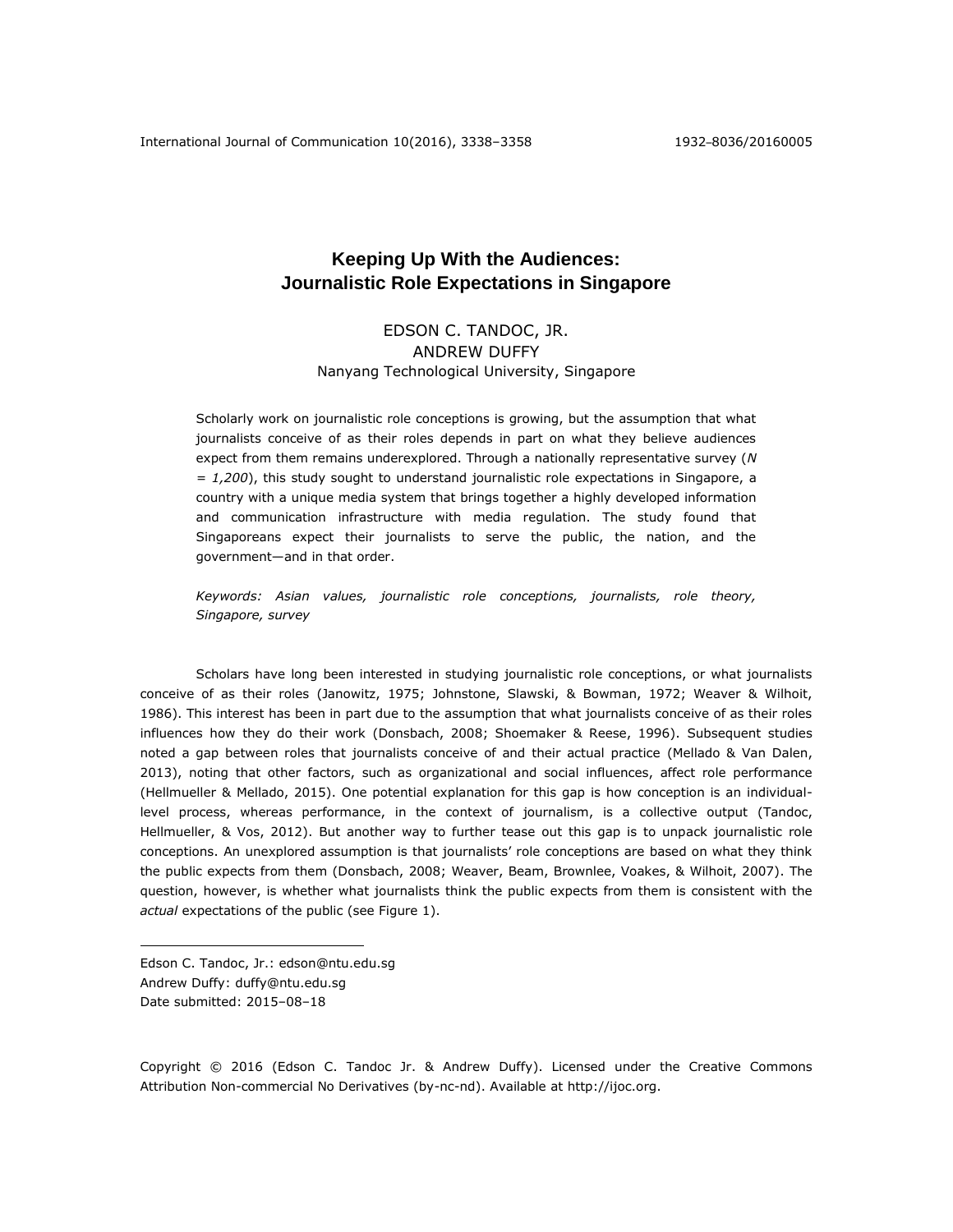

*Figure 1. The figure represents three areas of research on the professional roles of journalists. Studies have looked at the link between conception and performance, and between journalistic performance and audience expectations. The current study focuses on the link between audience expectations and journalists' role conceptions.*

Scholarly work on the professional roles of journalists is growing, finding a new lease of academic life as the industry undergoes its greatest crisis in a century (Brill, 2001; Cassidy, 2005; Mellado, 2014; Tandoc & Takahashi, 2013; Weaver et al., 2007). But although it is agreed upon that role conceptions are journalists' conceptions of what is expected of them, the source of these expectations remains underexplored (Heider, McCombs, & Poindexter, 2005; Nah & Chung, 2012). As readers are increasingly reluctant to pay for a paradigm of journalism that has gone to great lengths to validate and justify itself, but are more willing to contribute to it themselves, their expectations deserve much greater scrutiny. What roles do audiences expect from their journalists, and are journalists keeping up with those expectations?

Scholars studying journalistic roles have developed three streams of research: focusing on journalistic role conceptions, assessing journalists' role performance, and exploring the gap between conception and performance. This current study is part of an emerging fourth stream of journalistic role research focusing on *journalistic role expectations*, or the roles that audiences expect from journalists (Heider et al., 2005; Nah & Chung, 2012). This is especially important considering the changing nature of interaction between journalists and their audiences, facilitated by new information technologies such as social media (Hermida, 2011; Napoli, 2011). The "people formerly known as the audience" (Rosen, 2006, para. 2) are becoming more and more influential in the journalistic process, and understanding what they expect from their media, and how these expectations match those of journalists, is therefore essential.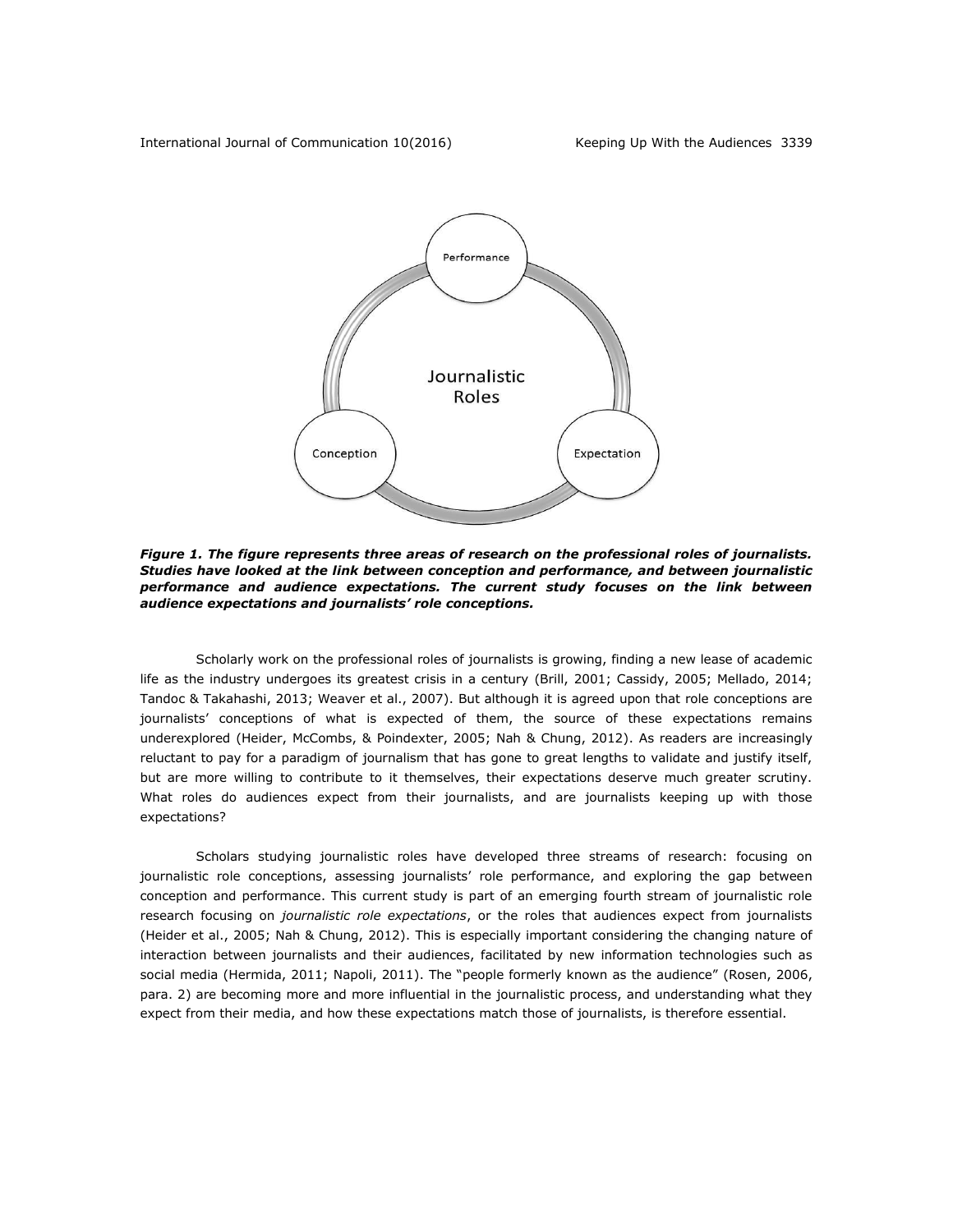Understanding different media contexts is equally essential because role expectations operate within particular occupational, social, and cultural contexts. For example, a wide-ranging study of the ethical values of non-Western journalists found a deemphasizing of truth-telling in favor of respect and community-building (Rao & Lee, 2005). In Asia, media systems in different countries are developing in their own ways, guided by Asian values rather than the values of their former colonial masters (Massey & Chang, 2002). In recognition of the limitations of Western-centric typologies that have marked early work in the study of journalistic roles, cross-country studies have also been conducted (Hanitzsch, 2011; Weaver & Wilnat, 2012). Such attempts, however, remain constrained by Western conceptions of journalism, and the dominant measures of roles remain to be Western-centric. Comparative research approaches are usually based on the spread of ideologies, practices, and assumptions of Western journalism practice (Mwesige, 2004). However, an implication of this approach is what Golding (1977) had previously observed—journalists in developing nations are seen as needing to catch up with those in more advanced countries.

This study tests current typologies of journalistic role conceptions based on a nationally representative survey of Singaporeans, mindful of these typologies' Western-centric origins and development. This study not only seeks to contribute to a more nuanced understanding of journalistic roles by studying role expectations but it also extends the study of audience perception of journalistic roles in a unique media context.

# **Literature Review**

Numerous typologies of journalism's social functions have been proposed. For example, referring to the mass media in general, Dimmick (2011) listed the following social functions: surveillance, interpretation, linkage, transmission of values, and diversion. Habermas (1999) referred to journalism's role in shaping public opinion by facilitating deliberation in the public sphere. Others, focusing on news, referred to its function as an amplifier, conferring legitimacy to particular concerns and perspectives (Green, 1992). Still, others argued that journalism's primary purpose is related to its audience: "to provide citizens with the information they need to be free and self-governing" (Kovach & Rosenstiel, 2007, p. 17). The classic—and much critiqued—normative four theories of the press (Siebert, Peterson, & Schramm, 1963) proposed a typology of authoritarian, libertarian, communist, and social responsibility models of the press. What are clearly embedded in these models are expectations of how the press ought to function in society, not only in relation to the state but also in relation to the public that the press is normatively supposed to serve.

These social functions become meaningful and manifest themselves ideally in practice when they are internalized by individual journalists. Scholars have contributed to a large body of work focusing on journalists' role conceptions (e.g., Cassidy, 2005; Chung & Nah, 2013; Hanitzsch, 2011; Mellado & Van Dalen, 2013; Tandoc et al., 2012; Weaver et al., 2007; Weaver & Wilhoit, 1986). Because roles are journalists' internalizations of how they "ought to do their work" (Mellado & Van Dalen, 2013, p. 861), they are conceived of in relation to a set of expectations, some of which must come from the public that journalists serve. Earlier studies of role conceptions were mostly from the perspective of journalists, and rightfully so; and yet the results of these studies clearly point to a link between what journalists believe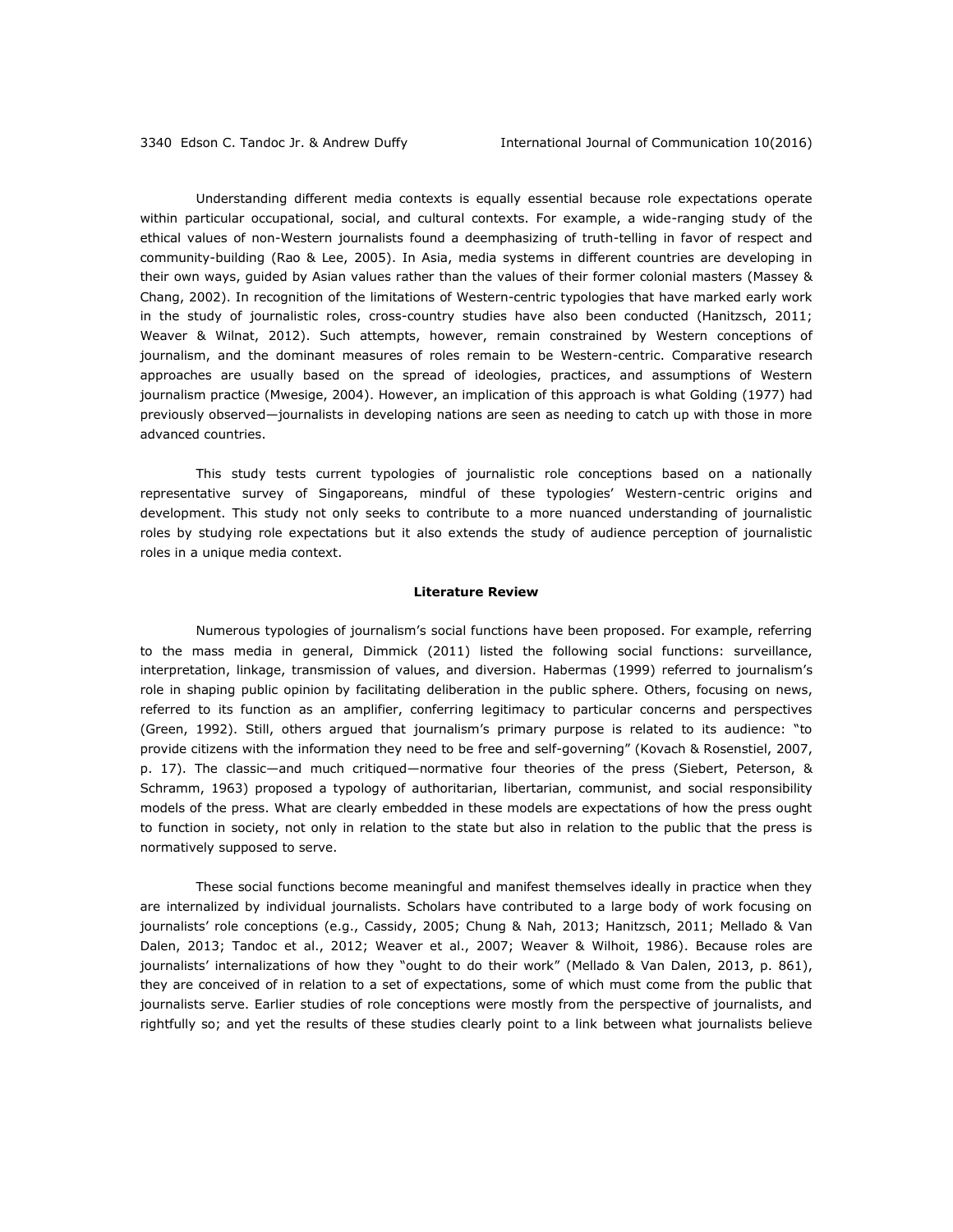their roles are and what they believe their audiences expect from them (Weaver et al., 2007). A way to expand understanding of journalistic roles, therefore, is to also take into account what these role expectations are.

# *The Study of Roles*

The concept of roles has been studied in numerous contexts. For example, scholars have studied the roles of teachers (e.g., Uibu & Kikas, 2008), nurses (e.g., Carryer, Gardner, Dunn, & Gardner, 2007), and athletes (e.g., Benson, Surya, & Eys, 2014), among others. The concept of roles in sociology started as a theatrical metaphor, for although stage actors perform roles based on *scripts* written for them, individuals also behave in relation to scripts *prescribed* for them. Thus, role theory includes three main concepts—"patterned and characteristic social behaviors, parts or identities that are assumed by social participants, and scripts or expectations for behavior that are understood by all and adhered to by performers" (Biddle, 1986, p. 68).

Studies in social psychology also consider roles as part of an individual's social identity. Thus, the formation of roles depends, in part, on an individual's reference group (Collier, 2001), or what others have termed as the social structure (Thoits, 1991). Charng, Piliavin, and Callero (1988) defined a role identity as "a set of characteristics or expectations that simultaneously is defined by a social position in the community and becomes a dimension of an actor's self" (p. 304). Such definition highlights the importance of social expectations in the formation of role conceptions. But although the concept of roles is a widely researched area in sociology and social psychology, different perspectives also abound, leading to a lack of uniform definition of what constitutes a role.

Role theory "presumes a thoughtful, socially aware human actor" confronted with expectations that generate roles (Biddle, 1986, p. 69). A review of role theory research identified five perspectives: functional, structural, organizational, cognitive, and symbolic interactionist (Biddle, 1986). The organizational perspective, used in most empirical studies (Jackson & Schuler, 1985), assumes that roles are "to be associated with identified social positions and to be generated by normative expectations" (Biddle, 1986, p. 73). These normative expectations are set both officially within an organization and by informal groups. For example, a study of how athletes conceived of their roles found two sources of expectations: formally from their coach and informally from their peers through group interactions (Benson et al., 2014).

The organizational perspective is appropriate in understanding role conceptions of journalists, particularly because they work in an organizational context defined not only by a hierarchy of editors and reporters but also by external factors that influence their work, such as advertisers, government officials, and audiences (Shoemaker & Reese, 1996). This perspective is also consistent with one point of agreement in the sociology of roles—that roles are negotiations between perceptions of individual and social expectations (Biddle, 1986; Charng et al., 1988; Thoits, 1991). Earlier development in the study of roles referred to a need to differentiate between "public and personal role definitions" (Motz, 1952, p. 466). So although roles are individual internalizations, they are based on beliefs of social expectations.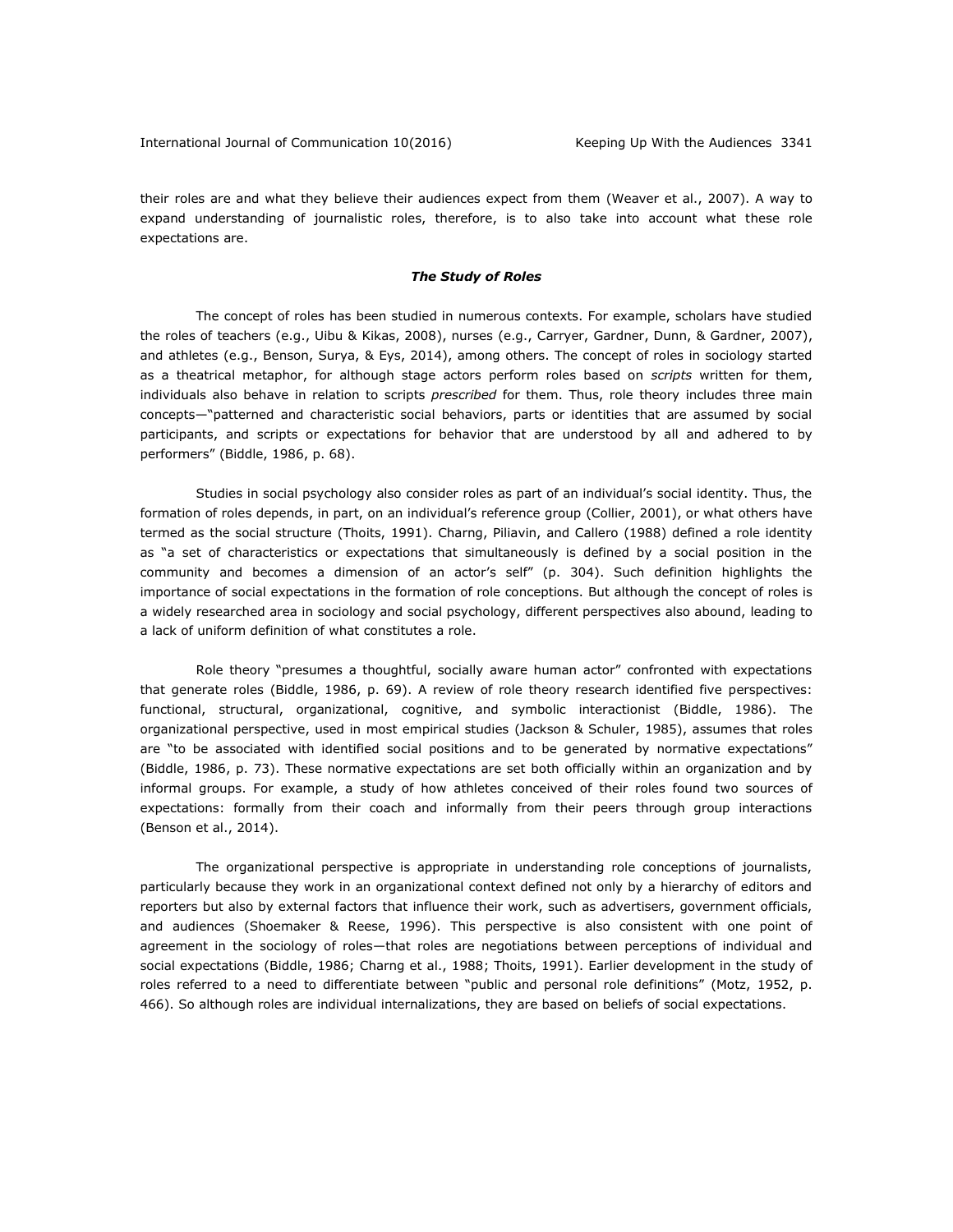# *Role Conceptions*

In the journalism context, a role has been defined as "a composite of occupational tasks and purposes that is widely recognizable and has a stable and enduring form" (Christians, Glasser, McQuail, Nordenstreng, & White, 2009, p. 119). Journalistic role conceptions have also been referred to as "journalists' own formulation of how they ought to do their work" (Mellado & Van Dalen, 2013, p. 861) as well as "generalized expectations which journalists believe exist in society and among different stakeholders, which they see as normatively acceptable, and which influence their behavior on the job" (Donsbach, 2008, p. 2605).

Initial work on journalistic role conceptions discussed a dichotomy of roles. Janowitz (1975) talked about the *gatekeeper* role, which emphasized objectivity by separating facts from opinions, and the *advocate* role, which required journalists to speak up for the powerless. These are similar to Johnstone, Slawski and Bowman's (1972) dichotomy of a *neutral* or a *participant* journalist. Subsequent work proposed an initial typology of three roles: the disseminator, adversarial, and interpretive roles (Weaver & Wilhoit, 1986). The mobilizer role was added later as public journalism emerged in the United States (Weaver et al., 2007; Weaver & Wilhoit, 1996). The *disseminator* role is similar to the neutral journalist; the *interpretive* role refers to a journalist's function of providing analysis and interpretation; the *adversarial* role refers to being skeptical adversaries to government and business news sources; and the *mobilizer* role values the opinions of ordinary citizens (Weaver et al., 2007).

Based on surveys over the years, the interpretive role remains the most popular among American journalists (Weaver et al., 2007), whereas items measuring the disseminator role have displayed low internal consistency in recent years, demonstrating how journalistic roles are evolving (Cassidy, 2005; Holton, Lewis, & Coddington, 2016; Nah & Chung, 2012; Tandoc et al., 2012). A survey of 137 citizen journalists found that they rated the mobilizer role as most important (Chung & Nah, 2013). But the study of roles has expanded to also include journalists from other media systems. Interviews with health journalists in Australia found that they conceive of their main roles as educators (Forsyth et al., 2012). Hanitzsch (2011) identified four professional milieus of journalists based on media functions: the populist disseminator, detached watchdog, critical change agent, and the opportunist facilitator. Based on a survey of journalists from 18 countries, with widely differing political and cultural assumptions, ranging from Germany to Brazil to Egypt to China, Hanitzsch (2011) found that the detached watchdog role "materializes in practical terms mainly in Western countries that share a long history of democracy" (p. 491). So although the watchdog role is dominant among journalists in the United States and in Germany, it is almost completely absent among journalists surveyed in China, Uganda, and Egypt (Hanitzsch, 2011).

#### *Role Performance*

Studies on journalistic role conceptions rest on the assumption that such role conceptions affect practice (Donsbach, 2008; Shoemaker & Vos, 2009). But although numerous studies have assessed journalistic performance in a variety of ways, studies that focused on assessing performance through the prism of journalistic roles remain scarce. This is partly due to the methodological challenge of examining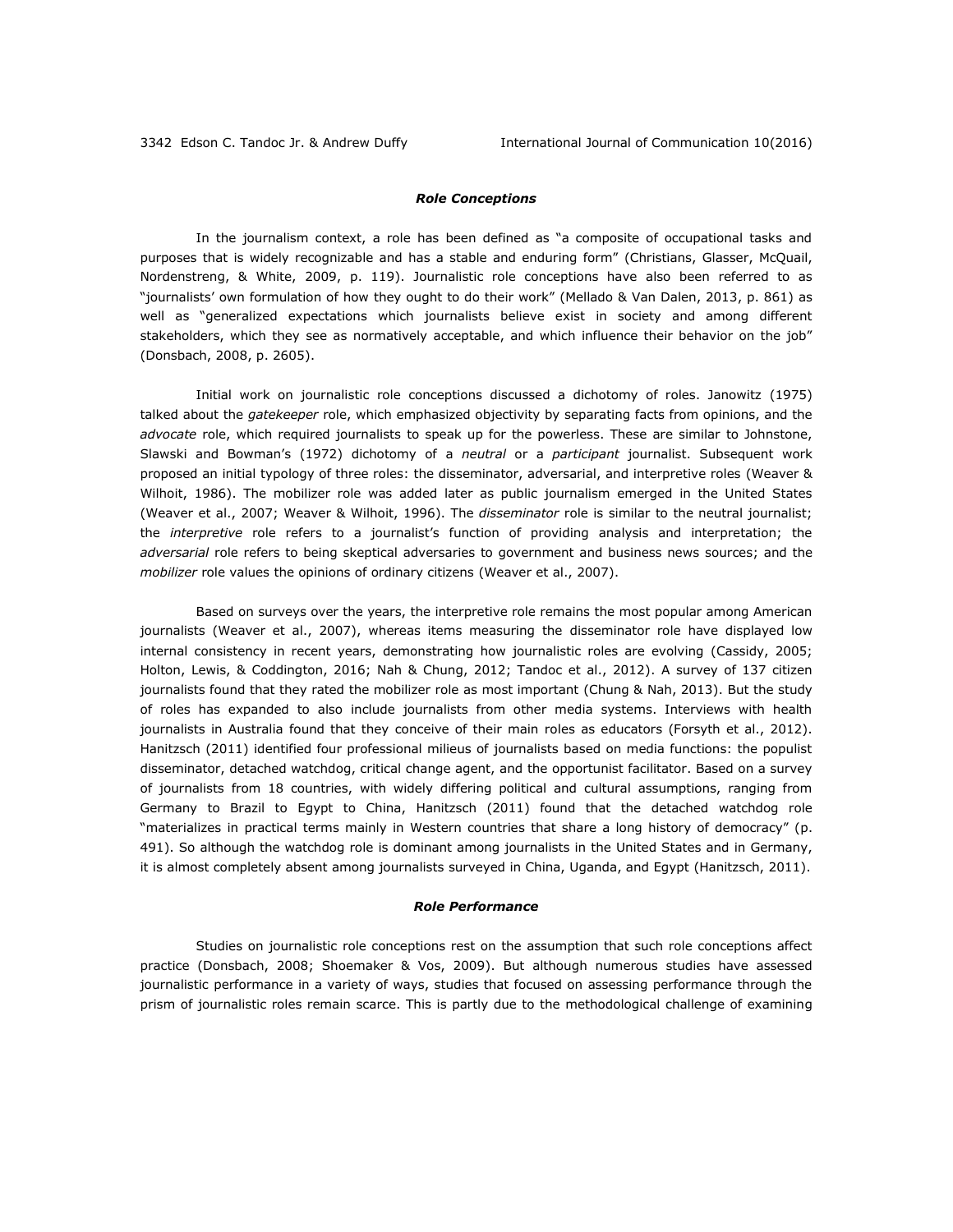role performance, or how professional roles manifest in news content (Mellado, 2014). Such examinations are important, considering the assumed impact of conceptions on practice.

Whereas role conception refers to "what journalists think is important to do," role performance refers to "what they actually do" (Hellmueller & Mellado, 2015, p. 5). Thus, other scholars have started comparing role conceptions and role performance, finding that individual role conceptions do not always lead to role performance as measured by journalistic outputs (Mellado & Van Dalen, 2013; Tandoc et al., 2012). An explanation is how journalism is a collective process (Tandoc et al., 2012). News articles are organizational outputs. They originate from individual journalists, but they also undergo layers of editing. Thus, "journalists do not actually enact a role, but they perform a role as a collective outcome" (Hellmueller & Mellado, 2015, p. 6).

Another plausible explanation to this gap is yet another potential mismatch between perceived and actual role expectations, or between what journalists conceive of as their roles and the actual role expectations audiences have of their journalists. In short, the gap that scholars have found between journalistic role conception and performance might also be present between journalistic role conception and role expectations. This makes it important to study not only journalists' role conceptions but also what is expected of them by their audiences. This study is therefore focused on understanding what roles audiences in Singapore expect from their journalists.

#### *Role Expectations*

If role conceptions are what journalists think they should do, such normative beliefs of their roles must have been shaped by several factors. This assumption is consistent with the role concept being explicated as the product of what journalists think society expects from them, and what society *actually* expects (Biddle, 1986; Thoits, 1991). Thus, role expectations refer to the actual expectation that shapes how journalists conceive of their roles: the scripts prescribed for actors (Biddle, 1986). But although an important part of journalistic role conceptions is what journalists think their audiences expect of them, research on audiences' role expectations remains scarce, especially outside the United States.

A survey of 600 American adults found four roles that the public expected from journalists: being a good neighbor, serving as a watchdog, being unbiased and accurate, and reporting fast (Heider et al., 2005). Although journalists rated being a watchdog as their most important role, audiences expected journalists to be good neighbors, more than anything else (Heider et al., 2005). Being a good neighbor includes attributes associated with public journalism, such as caring about one's community (Heider et al., 2005). However, the survey is only based on a representative sample of adults in a southwestern metropolitan area. A survey of 238 online news users in the United States found that online news users rated the disseminator role the highest, followed by the civic role, operationalized as including citizens in decision-making (Nah & Chung, 2012). The study, which also found that perceived media credibility was a significant predictor of expecting journalists to be mobilizers and interpreters, used the typology developed by Weaver and colleagues (2007) in the United States.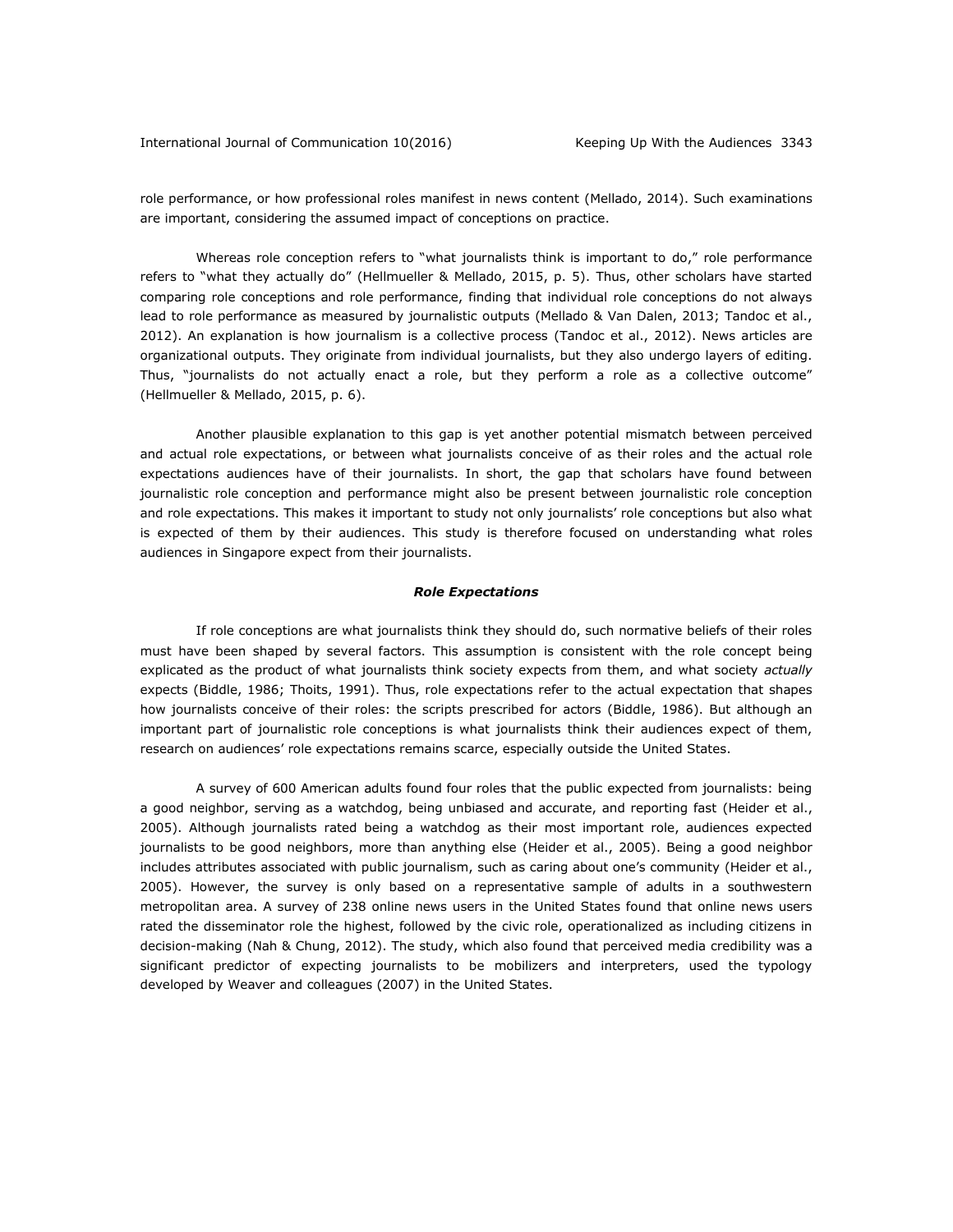A survey of 364 journalism undergraduate students in the United States found that they rated the interpreter role as most important (Tandoc, 2014). The students' role conceptions were found to be correlated with their news consumption patterns. Students who got their news from social media expected their journalists not only to interpret the news but also to quickly disseminate it (Tandoc, 2014). Another survey of journalism students across seven countries used a different set of statements to measure role conceptions and found that students from these countries conceptualized journalistic roles through four dimensions: citizen oriented, loyal, watchdog, and consumer oriented (Mellado et al., 2012). Students from Australia, Switzerland, and the United States prioritized consumer-oriented and watchdog roles, whereas those from Mexico and Spain supported the citizen-oriented role (Mellado et al., 2012). Journalism students can be conceptualized as future journalists, but their responses can also be conceptualized as expectations from a segment of the journalistic audience.

A survey of 503 adults in Hong Kong found three factors of audience expectations: comprehensive coverage, objective coverage, and positive coverage (Guo, 2000). The study was done in the context of a national election campaign. It found a "strong connection between audience expectations and attention to media public affairs content" (Guo, 2000, p. 148). For example, those who pay attention to election news through newspapers tend to expect comprehensive and objective coverage (Guo, 2000). The study conceptualized role expectations as "perceptions of what the news media *ought to do*" (Guo, 2000, p. 134). Our study also adopts the same definition, focusing on *roles* that audiences perceive journalists ought to play.

#### *Study Context: Singapore*

Role expectations do not spring fully formed in the minds of the audience; they are socialized by and within a culture. Socialization is a process by which people are inducted into a culture, learning knowledge, values, and attitudes that support a system. The media are a source of socialization, and socialization also affects what the media do. Thus, media consumers are socialized into their conceptions of the roles that journalists should play by journalists themselves (Tandoc, 2014). But the media are just one of several socializing agents. Other agents, such as family, school, peer groups, professional and organizational affiliations, are also involved in the socialization process (McDevitt & Chaffee, 2002; Moeller & de Vreese, 2013). Thus, to understand how journalism roles are perceived, it is helpful to understand the political and cultural system within which they exist: in this study, Singapore.

Small, economically vibrant, globally connected, multiracial, politically idiosyncratic, and at the heart of a rising Asia, Singapore cannot be said to be typical of any other country. Initially part of one of the Malay sultanates, later colonized by the British, then independent by 1965, the modern nation had a difficult start. The early 1950s and 1960s were marked by riots, based on religious and racial fault lines running through society, and fanned by the media (Duffy, 2010). Today, rioting is almost unheard of and racial tensions are scrupulously managed. The population is as multiracial as it was then, with the majority ethnic Chinese (74.2%) living alongside Malays (13.3%), Indians (9.2%), and others (3.3%) (Singapore Tourism Board, 2013). It is cosmopolitan, with around four million Singaporeans making up 71% of the population, sharing the island with 1.6 million non-natives of diverse nationalities (Singapore Tourism Board, 2013). Singapore continues to be well-ordered, and the national media play a part in this.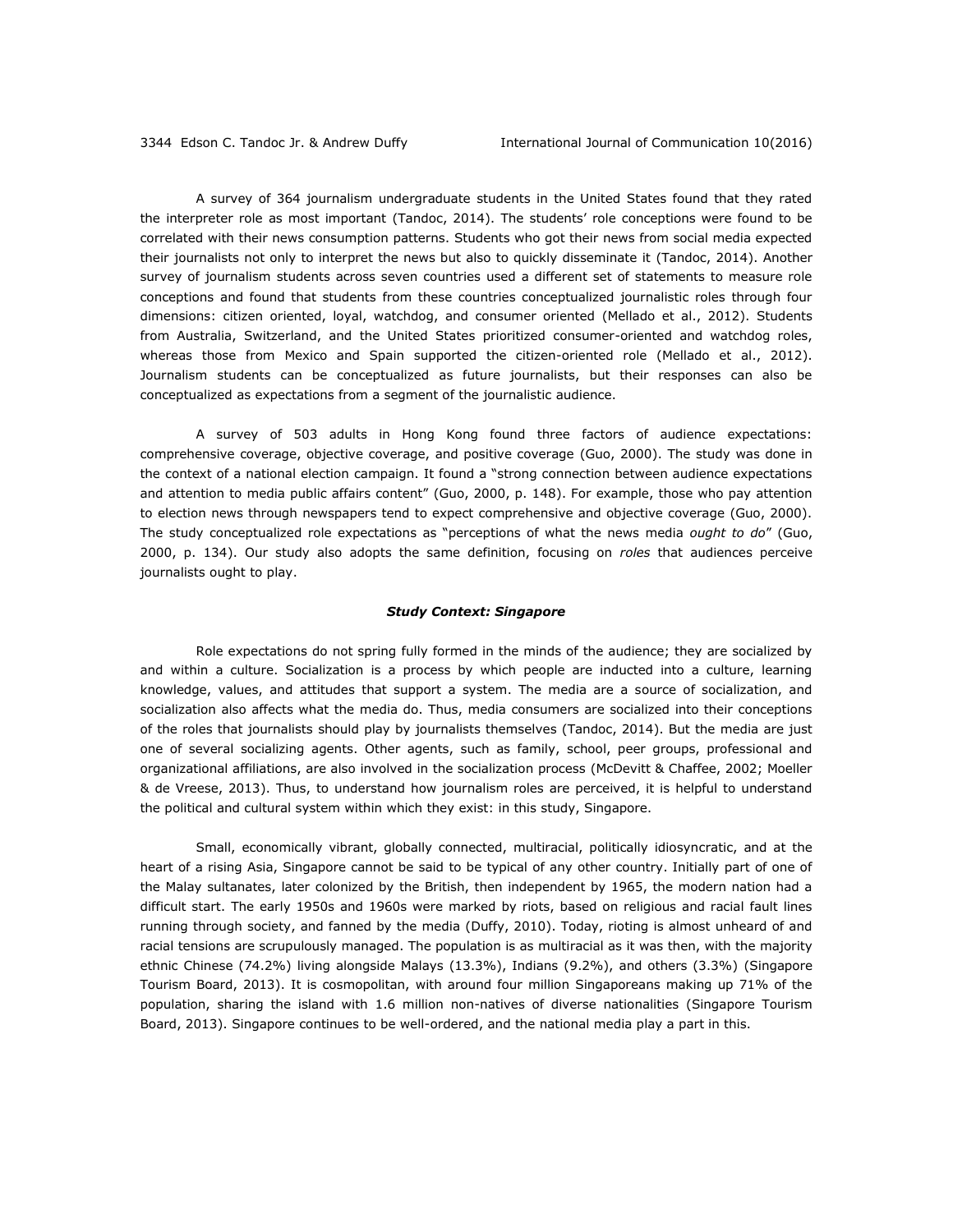A defining moment for the Singaporean press came when the late Lee Kuan Yew, the then prime minister and a founding father of the modern nation, said: "Freedom of the press, freedom of the news media, must be subordinated to the overriding needs of Singapore, and to the primacy and purpose of an elected government" (L. H. Chua, 1998, p. 151). The media goal was to reinforce cultural values and social attitudes to raise the country to developed-nation status. Yet the press has been criticized as controlled, and Singapore came 150th out of 180 countries in the Reporters Without Borders (2014) press freedom report.

The press is regulated in several ways. First, it is dominated by a single company, Singapore Press Holdings, a publicly listed company but with strong links to the government. A result of this is firm control on the flow of information: What reporters are able to hear is arguably more of an issue than what they are able to say. Second, newspapers need a state-issued print license, renewable every year, which means a high barrier to entry. The government avows a light hand on the Internet, but since 2013, news websites with more than 50,000 monthly visitors must be licensed, put up a bond of \$50,000, and comply with government requests to take down content (M. Chua, 2013). Third, defamation laws, the Sedition Act and the Maintenance of Religious Harmony Act, among others, give scope to prosecute people who are deemed to have undermined social harmony. These have all shaped a press that is instinctively cautious favors harmony over debate, government over opposition, and an Asian consensus in media over the Western watchdog model (Duffy, 2010).

Journalists are expected to conform to government-approved values. The Media Development Authority (2015), which oversees the press, offers guidelines on the role of the media so they do not undermine prevailing social norms, promote alternative lifestyles, foment racial tensions, or subvert national security. Journalists are socialized into agreed norms of nation-building. This is visible elsewhere in the country, too. In schools, for example, the National Education program's (Ministry of Education, 1997) three levels aim to inculcate three levels of engagement: to love the country (primary students), to know the country (secondary students), and to lead the country (pre-university students). The role of the media coincides with these social values embedded in the educational system.

With the press settled in its role, the Internet has opened a new arena for both debate and control. New websites directly question the government, including The Online Citizen and TR Emeritus (M. Chua, 2013). Bloggers air strong opinions on topics that the mainstream media treat with a lighter touch. This has led to repercussions: Two men were imprisoned under the Sedition Act in 2006 after making anti-Muslim comments online; a blogger was fined for contempt of court in 2015. Those who post online comments critical of the prime minister, or offensive to other races and religions, have found themselves pilloried in the press, flamed online, and fired by their employers (Sim, 2012; Tan, 2012). It is not only government, legislature, and media that are wedded to the Singapore press model. Many of the population, too, take actions that reiterate nation-building and contribute to the integrity of the country. In Singapore, criticism of the government coexists with a strong pro-government attitude.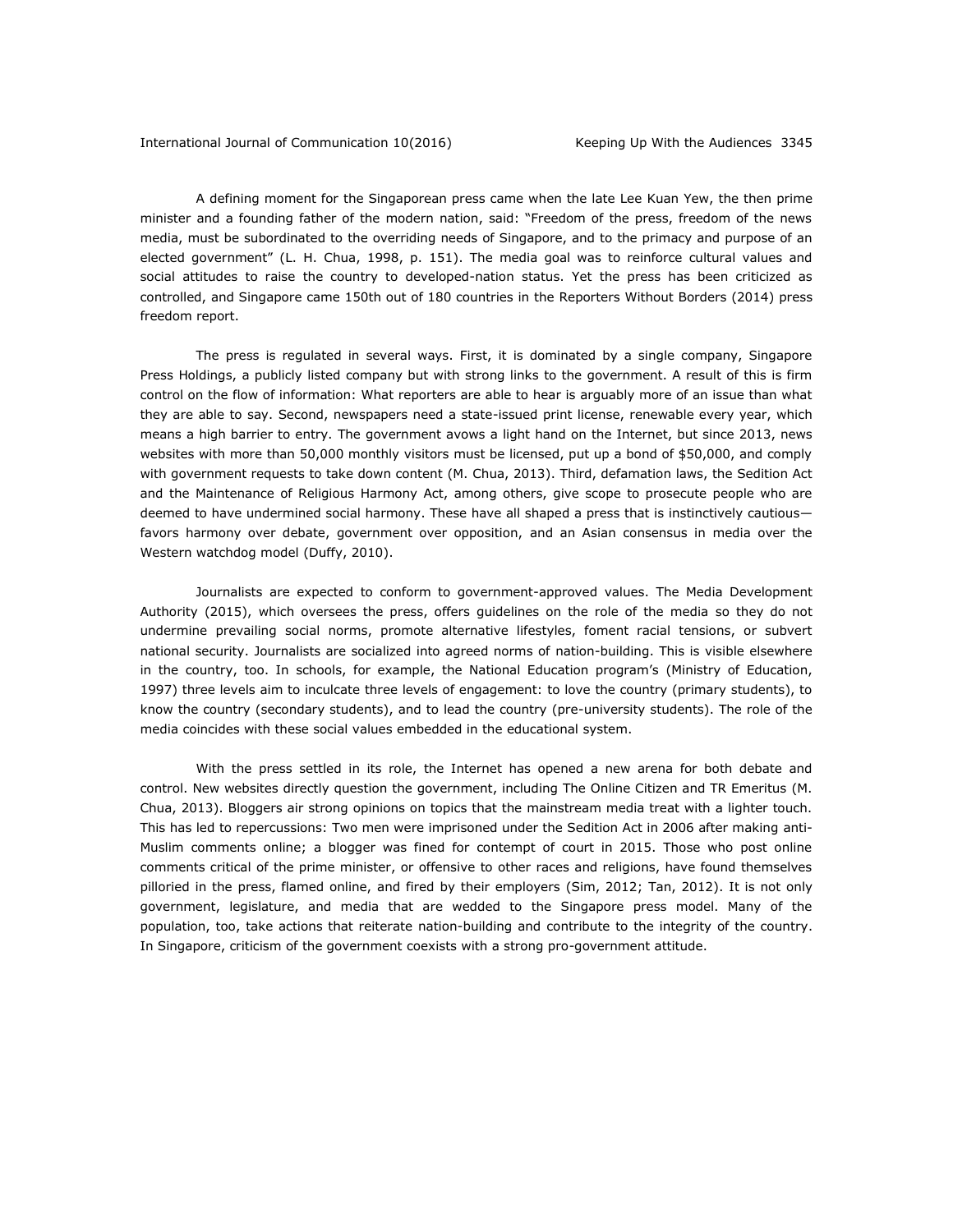### *Theoretical Synthesis*

Two important but often taken-for-granted assumptions in studies of journalistic roles are that journalists' role conceptions depend, in part, on what they think their audiences expect from them; as such, role conceptions are also dependent on the social and cultural contexts in which journalists find themselves. Given the important role of audiences in mass communication in general, and their increasing influence on the news construction process in particular, it is important to understand what audiences expect from their journalists. This is consistent with the assumption that journalistic roles are based on external expectations and journalists' internalization of those expectations. But a focus on role expectations should also take into account the social and cultural contexts where such expectations occur, so as not to merely apply Western-centric standards in evaluating press systems and journalistic performance. For although these Western models have been helpful and enlightening, applied to other contexts, they have been found wanting.

This study seeks to understand *journalistic role expectations* in Singapore, a country with a unique social and cultural context. This study also seeks to build on earlier explorations of factors that affect role expectations of journalism students and audiences, such as media use and perceived media credibility (Nah & Chung, 2012; Tandoc, 2014), mindful that particular patterns in Western societies might not hold in Singapore. Based on this understanding, this study seeks to answer the following research questions:

- *RQ1. What role expectations do Singaporeans have of their journalists?*
- *RQ2. How do Singaporeans prioritize these role expectations?*
- *RQ3. What factors influence these role expectations?*

### **Method**

This study is based on an online survey of a nationally representative sample of Singaporeans (*N* = 1,200) conducted between June and July 2014. Sampling and data collection were conducted through the survey company Qualtrics through its partner polling companies in Singapore. The polling companies maintain panels of survey participants who get incentives in the form of gift cards and gas mileage in exchange for their participation. Invitations were sent to a randomly selected sample of 3,630 Singaporeans, ages 18 to 65 years, and 1,200 responses were completed for a response rate of 33%. The average age was 37.11 years (*SD* = 12.16), and 51% were female. Only Singaporean citizens and permanent residents were included in the sample. The online questionnaire included a battery of questions that spanned a few research topics. For this study, we are using the following variables:

**News consumption.** The respondents were asked how often they engaged in each of the following media uses using a 5-point scale from 1 (*never*) to 5 (*very often*): read print copies of local newspapers (e.g., *Straits Times, Today*); read local newspaper websites (e.g., straitstimes.com); read print copies of news magazines; read online news magazines; read print copies of international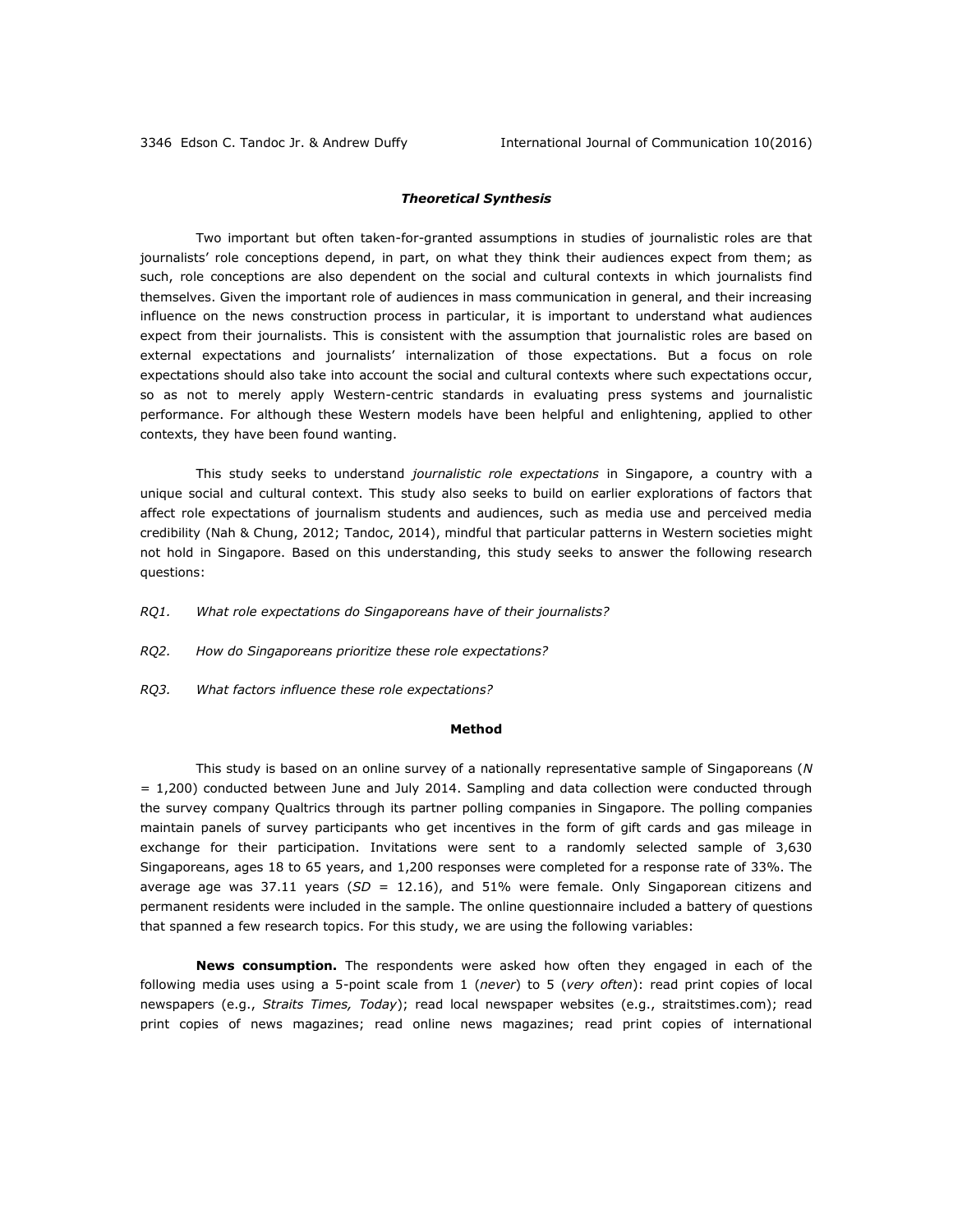newspapers (e.g., *The New York Times*); read foreign newspaper websites (e.g., nytimes.com); watch local news on television (e.g., Channel 8); watch news on cable TV (e.g., CNN, BBC); read cable TV news websites (e.g., CNN.com); read foreign online-only news sites (e.g., *The Huffington Post*); listen to local radio; read blogs; read news on Facebook; read news on Twitter; and watch videos on YouTube. Watching YouTube videos was ranked the highest  $(M = 3.45, SD = 1.07)$ , followed by reading print copies of local newspapers ( $M = 3.39$ ,  $SD = 1.14$ ) and watching local news on TV ( $M = 3.29$ ,  $SD = 1.18$ ).

**Credibility of journalists.** Using a 5-point Likert scale, respondents were asked to rate their level of agreement with each of the following descriptions of Singaporean journalists: fair, biased (reverse coded), accurate, tell the whole story, and can be trusted. These items were adapted from previous studies that have validated the items as measuring the concept of credibility (Meyer, 1988). The scale is reliable, Cronbach's alpha = .86.

**Role expectations.** Using a 5-point scale, from 1 (*not important at all*) to 5 (*very important*), respondents were asked to rate the importance of each of the following media functions adapted from previous surveys of journalistic role conceptions (Hanitzsch, 2011; Mellado et al., 2012; Tandoc & Takahashi, 2013; Weaver et al., 2007): provide information people need to make political decisions; motivate people to participate in political activity; convey a positive image of political leadership; be an adversary of the government; support government policy; monitor and scrutinize political leaders; set the political agenda; promote tolerance and cultural diversity; advocate for social change; provide analysis of current affairs; influence public opinion; let people express their views; support national development; and provide advice, orientation, and direction for daily life (see Table 1). Guided by the literature, we decided to exclude items that traditionally measured a disseminator role, such as getting information to the public quickly and appealing to the widest possible audience, as these items have consistently shown low internal reliability over the years and across studies—in some cases, far below the acceptable reliability value—possibly pointing to how professional roles have evolved (Cassidy, 2005; Holton et al., 2016; Nah & Chung, 2012).

#### **Results**

#### *Role Expectations*

RQ1 asked what roles Singaporeans expected from their journalists. We ran an exploratory factor analysis (principal axis factoring) using oblique rotation (direct oblimin with Kaiser normalization) to see underlying factors among the 14 items included in the survey to measure role expectations. The sample was adequate for analysis, KMO = .88, Bartlett's test of sphericity,  $\chi^2(91) = 5,794.10$ ,  $p < .001$ . The analysis found three underlying factors that accounted for about 57% of the variance in journalistic role expectations among Singaporean citizens.

The first factor consists of six statements: provide information people need to make political decisions; monitor and scrutinize political leaders; promote tolerance and cultural diversity; advocate for social change; provide analysis of current affairs; and let people express their views. It accounts for 37.11% of the variance. The scale is reliable, Cronbach's alpha = .80. We refer to this first factor as a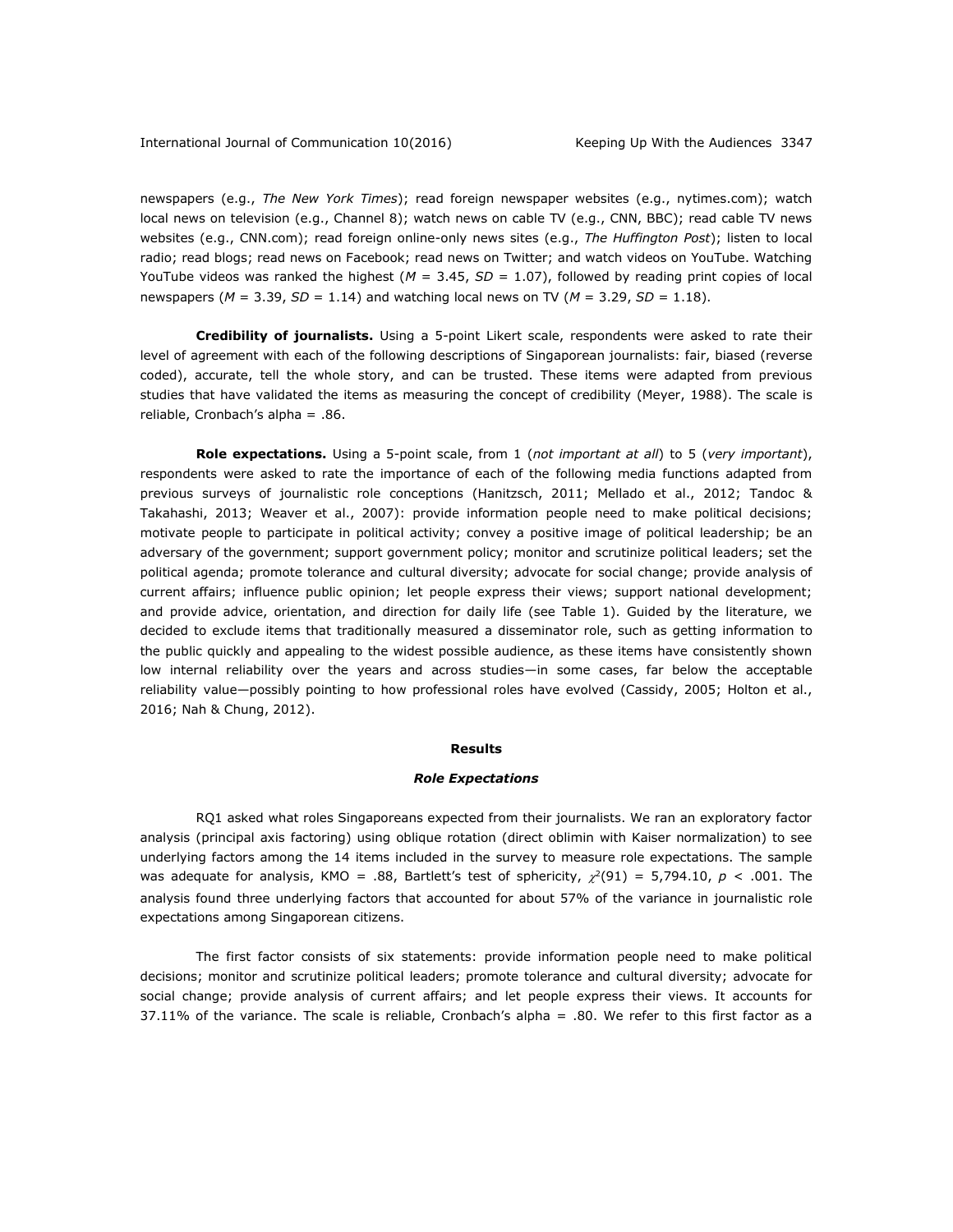*public-oriented role*, given that these items refer to what journalists should do for the people and on behalf of them. The second factor consists of five statements: convey a positive image of political leadership; be an adversary of the government; support government policy; set the political agenda; and influence public opinion. It accounts for 12.16% of the variance. It is also a reliable scale, Cronbach's alpha = .80. We refer to this second factor as a *government-oriented role*, given that these items refer to what journalists should do in relation to the government. An unexpected finding, however, is how items that would be inconsistent in a Western context clustered around this factor. Specifically, we expected that conveying a positive image of political leadership will be perceived as contradictory to being an adversary of the government, and yet these items clustered together, further confirmed by a positive correlation between the two items, *r*(1,200) =.49, *p* < .001.

The third factor is based on one item: support national development, which accounted for 7.19% of the variance. We refer to this third factor as a *nation-oriented role*, where citizens expect their journalists to support nation building, but do not necessarily equate it to supporting the administrationparty dominated government (see Table 1).

|                                                            | M    | <b>SD</b> | <b>Public</b> | Govt     | <b>Nation</b> |
|------------------------------------------------------------|------|-----------|---------------|----------|---------------|
|                                                            |      |           | oriented      | oriented | oriented      |
| Let people express their views.                            | 3.95 | .87       | .642          |          |               |
| Promote tolerance and cultural diversity.                  | 3.85 | .92       | .527          |          |               |
| Provide analysis of current affairs.                       | 3.69 | .88       | .722          |          |               |
| Provide information people need to make political          | 3.53 | .89       | .652          |          |               |
| decisions.                                                 |      |           |               |          |               |
| Monitor and scrutinize political leaders.                  | 3.38 | 1.02      | .540          |          |               |
| Advocate for social change.                                | 3.32 | .89       | .481          |          |               |
| Support government policy.                                 | 3.20 | .98       |               | -.677    |               |
| Influence public opinion.                                  | 2.92 | 1.07      |               | -.588    |               |
| Convey a positive image of political leadership.           | 2.89 | 1.03      |               | $-624$   |               |
| Be an adversary of the government.                         | 2.80 | 1.02      |               | -.637    |               |
| Set the political agenda.                                  | 2.77 | 1.05      |               | $-698$   |               |
| Support national development.                              | 3.56 | .85       |               |          | - 726         |
| Provide advice, orientation, and direction for daily life. | 3.32 | .93       |               |          |               |
| Motivate people to participate in political activity.      | 2.99 | .94       |               |          |               |
| Eigenvalues                                                |      |           | 5.20          | 1.70     | 1.01          |
| Variance Explained                                         |      |           | 37.11         | 12.16    | 7.19          |

# *Table 1. Factor Analysis of Role Expectation Items.*

*Note.* The sample was adequate for analysis, KMO = .88, Bartlett's test of sphericity,  $\chi^2(91) = 5,794.10$ , p *< .*001. Three factors of role expectations emerged from the analysis: public oriented, government oriented, and nation oriented.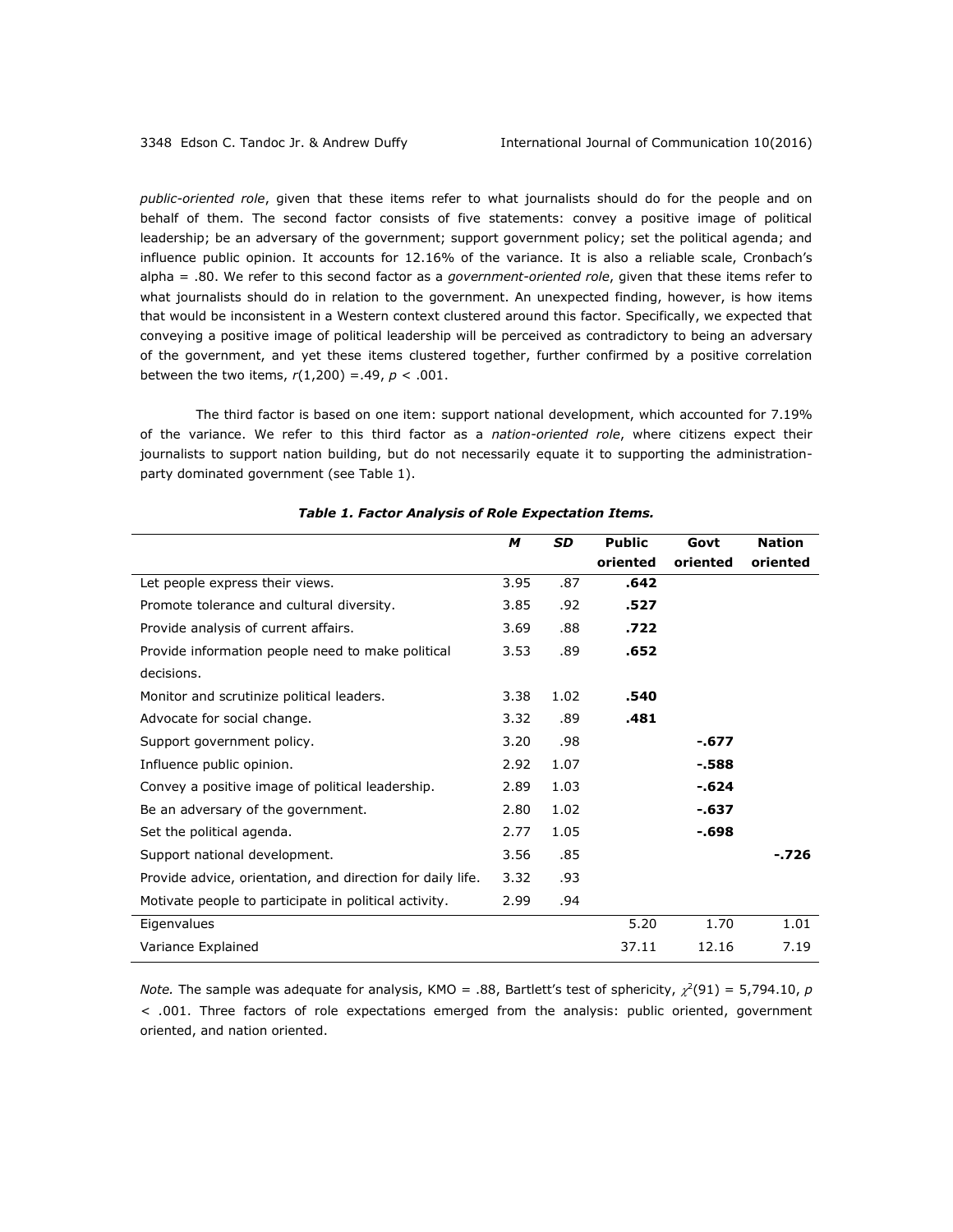RQ2 asked about how Singaporeans prioritized these role expectations. Comparing the mean scores of the items tested (see Table 1), the respondents rated letting people express their views as most important ( $M = 3.95$ ,  $SD = .87$ ). This was followed by promoting tolerance and cultural diversity ( $M =$ 3.85, *SD* = .92) and providing analysis of current events (*M* = 3.69, *SD* = .88). Setting the political agenda was ranked the lowest ( $M = 2.77$ ,  $SD = 1.05$ ). In terms of the three clusters of roles, the publicoriented role was ranked the highest (*M* = 3.62, *SD* = .64), closely followed by the nation-oriented role (*M*  $=$  3.56, *SD* = 1.05). The government-oriented role was ranked last ( $M = 2.88$ , *SD* = .76).

#### *Factors Related to Role Expectations*

RQ3 asked about factors related to Singaporeans' role expectations. Based on studies that explored journalistic role expectations in the United States, we tested the relationships between news consumption patterns (Tandoc, 2014) and perceptions of media credibility (Nah & Chung, 2012), and role expectations. We also explored the association with demographic variables, specifically age, gender, income, and education. We first ran an exploratory factor analysis (principal axis factoring) using oblique rotation (direct oblimin with Kaiser normalization) to determine underlying factors among the 15 items in the survey that measured news consumption. The sample was adequate for analysis, KMO = .85, Bartlett's test of sphericity,  $\chi^2(105) = 5,631.35$ ,  $p < .001$ . The analysis found three underlying factors that accounted for about 55% of the variance in the news consumption of Singaporean citizens (see Table 2).

The first factor includes six items, accounting for 30.75% of the variance. The items are: reading online news magazines; reading print copies of international newspapers (e.g., *The New York Times*); reading foreign newspaper websites (e.g., nytimes.com); watching news on cable TV (e.g., CNN, BBC); reading cable TV news websites (e.g., CNN.com); and reading foreign online-only news sites (e.g., *The Huffington Post*). This scale is reliable, Cronbach's alpha = .84. This factor clearly refers to news consumption from international sources. The second factor includes three items, accounting for 13.56% of the variance. The items are: reading print copies of local newspapers; reading print copies of news magazines; and watching local news on television. This scale is likewise reliable, Cronbach's alpha = .70. This factor refers to news consumption from local sources. Finally, the third factor includes four items, accounting for 10.43% of the variance, and clearly refers to news consumption from social media. The items are: reading blogs, reading news on Facebook, reading news on Twitter, and watching videos on YouTube. This scale is also reliable, Cronbach's alpha = .71.

Because literature on journalistic role expectations remains scarce, which hinders us from testing directional hypotheses using regression, we decided to run correlation analysis, consistent with what a previous study on role conceptions of journalism students had done (Tandoc, 2014). This allowed us to initially explore associations between the variables of interest, given the exploratory nature of the current study (Field, 2009). Our goal is to explore associations, rather than make specific predictions.

The correlation analysis included news consumption, media credibility, and the demographic variables to see associations with the three journalistic role expectations mapped out. Age was negatively, albeit weakly, correlated with the government-oriented role expectation,  $r(1, 195) = -06$ ,  $p = 0.06$ ,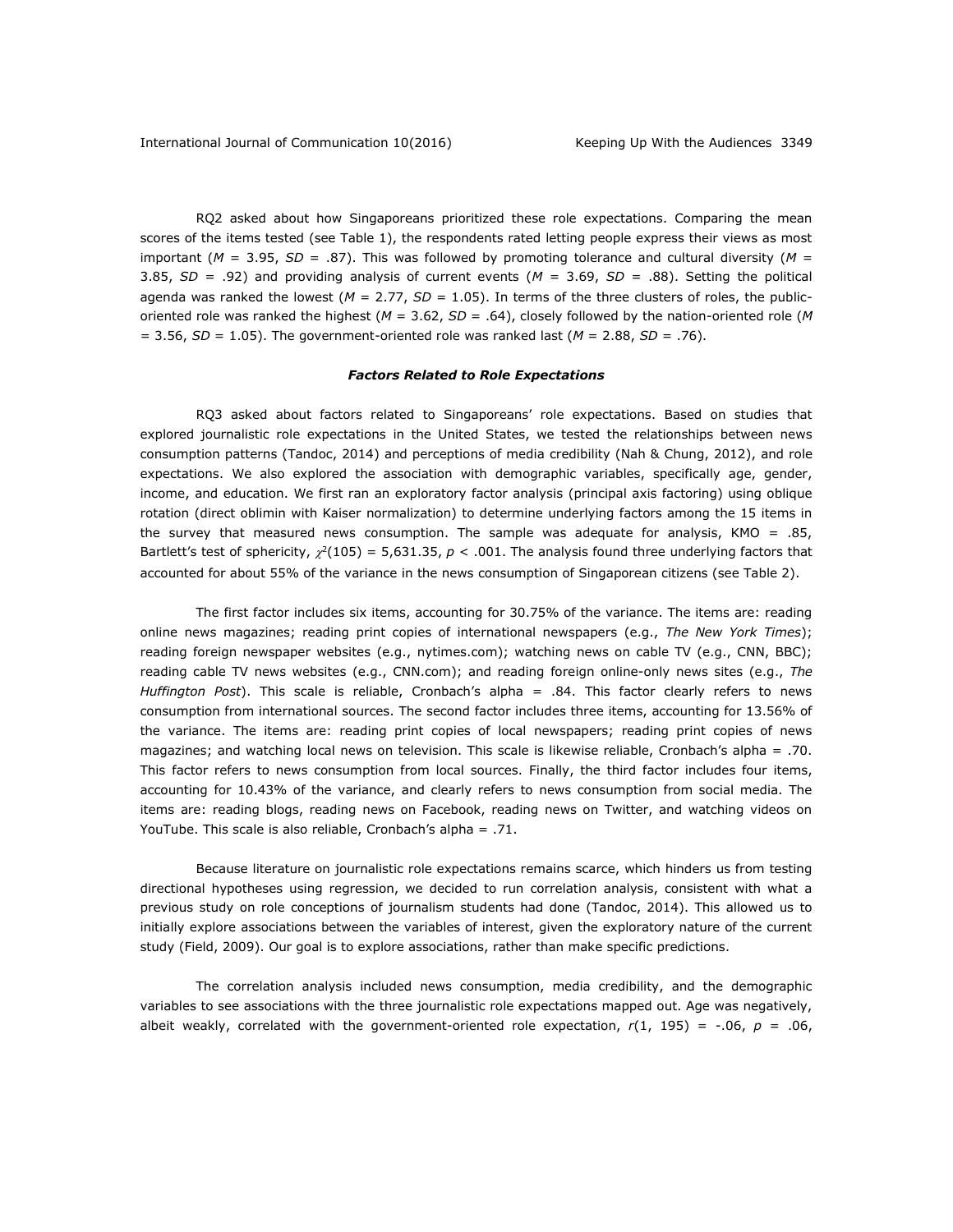whereas educational level was positively and also weakly correlated, *r*(1, 135) = .06, *p* = .06*.* Income was weakly and positively correlated with public-oriented role expectation, *r*(1, 123) = .06, *p <* .05. However, the analysis showed no significant relationship between perceived media credibility and news consumption patterns, and what roles respondents expected from their journalists (see Table 3).

|                                                | M    | <b>SD</b> | Foreign     | Local       | <b>Social</b> |
|------------------------------------------------|------|-----------|-------------|-------------|---------------|
|                                                |      |           | <b>News</b> | <b>News</b> | Media         |
| Read online news magazines?                    | 2.68 | 1.07      | .452        |             |               |
| Read print copies of international newspapers? | 1.87 | .93       | .637        |             |               |
| Read foreign newspaper websites?               | 2.11 | 1.07      | .834        |             |               |
| Watch news on cable TV?                        | 2.56 | 1.17      | .619        |             |               |
| Read cable TV news websites?                   | 2.39 | 1.08      | .781        |             |               |
| Read foreign-only news sites?                  | 2.05 | 1.08      | .623        |             |               |
| Read print copies of local newspapers?         | 3.39 | 1.14      |             | .640        |               |
| Read print copies of news magazines?           | 2.57 | 1.00      |             | .556        |               |
| Watch local news on television?                | 3.29 | 1.18      |             | .615        |               |
| Read blogs?                                    | 2.59 | 1.00      |             |             | .581          |
| Read news on Facebook?                         | 3.25 | 1.25      |             |             | .626          |
| Read news on Twitter?                          | 2.08 | 1.21      |             |             | .593          |
| Watch videos on YouTube?                       | 3.45 | 1.07      |             |             | .602          |
| Read local newspaper websites?                 | 3.07 | 1.23      |             |             |               |
| Listen to local radio?                         | 3.32 | .93       |             |             |               |
|                                                |      |           |             |             |               |
| Eigenvalues                                    |      |           | 4.61        | 2.03        | 1.56          |
| Variance Explained                             |      |           | 30.75       | 13.56       | 10.43         |

# *Table 2. Factor Analysis of News Consumption Items.*

*Note.* The sample was adequate for analysis, KMO = .85, Bartlett's test of sphericity,  $\chi^2(105) = 5.631.35$ , *p* < .001. Three factors of news use patterns emerged: international news use, local news use, and social media news use.

# **Discussion and Conclusion**

This study sought to understand journalistic role expectations in the Singaporean context. Through a nationally representative survey of residents, and based on the framework of the organizational perspective of role research that focuses on the influence of normative expectations (Biddle, 1986), the study found that Singaporeans, in general, expect their journalists to serve the public, the nation, and the government—and in that order. Specifically, they considered the function of letting people express their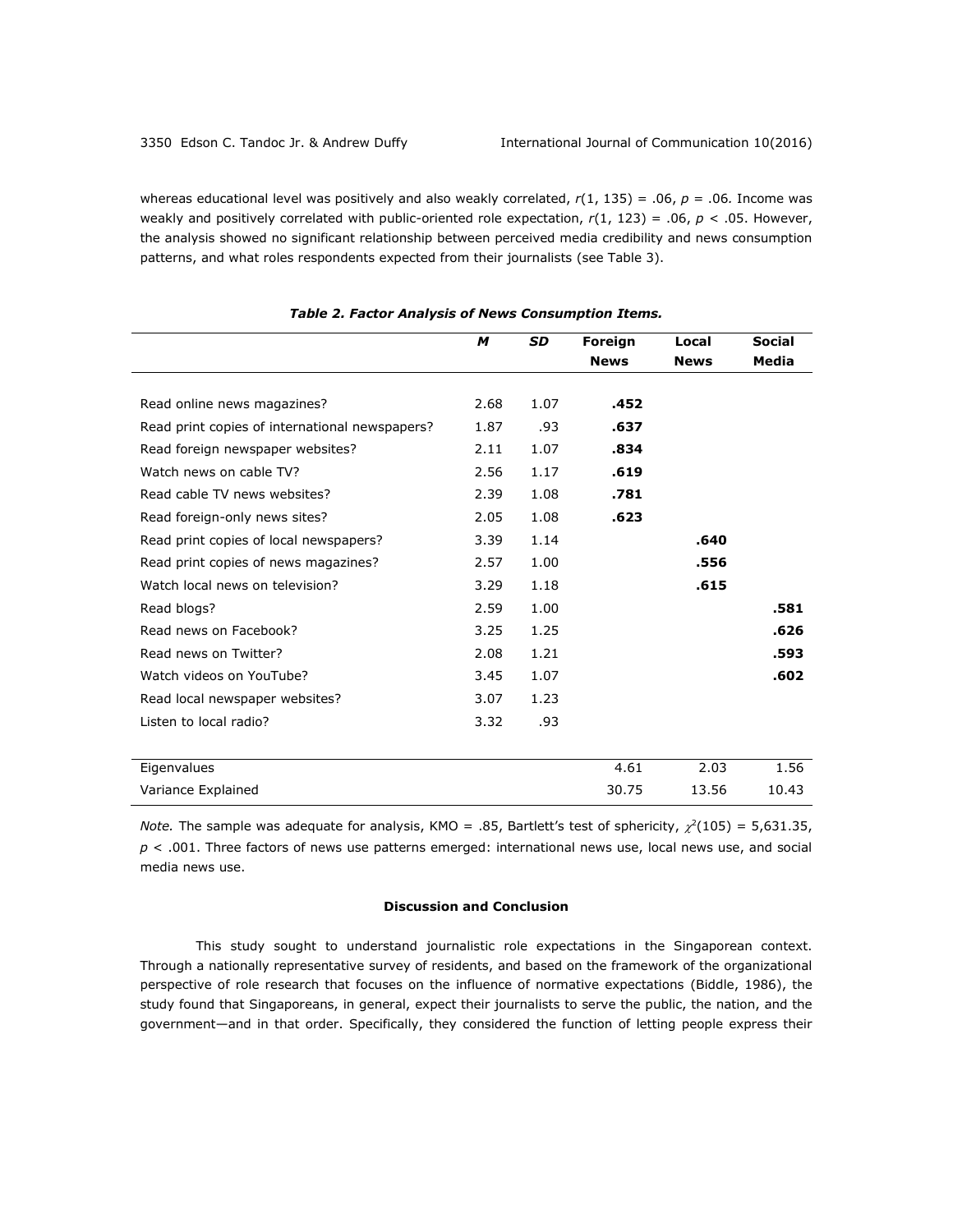views as most important. In contrast to studies conducted in the United States, perceptions of media credibility and news consumption patterns were not linked to any role expectations. Instead, age, education, and income were found to have significant, although weak, relationships with particular role expectations.

|                        | Public           | Government       | Nation   |
|------------------------|------------------|------------------|----------|
|                        | oriented         | oriented         | oriented |
| Age                    | .01              | $-.06a$          | $-.01$   |
| Gender                 | .01              | .02              | .05      |
| Education              | .00.             | .06 <sup>a</sup> | $-.01$   |
| Income                 | .06 <sup>b</sup> | $-.02$           | $-.01$   |
| Local news use         | $-.01$           | $-.01$           | $-.01$   |
| International news use | .00.             | .03              | $-.01$   |
| Social media news use  | $-.03$           | $-.01$           | .01      |
| Credibility            | .00              | .00              | .01      |

*Table 3. Correlation Analysis Predicting Role Expectations.*

*Note.* The analysis showed no significant relationship between perceived media credibility and news consumption, and what roles respondents expected from their journalists.

 $a_p = .06$ .  $b_p = .04$ .

This study used role conception items from earlier studies of journalistic role conceptions, which have been mostly tested in Western contexts. Although the items analyzed have emerged from Westerncentric studies, they can still be pressed into service for studies beyond the West. Their value in crosscultural comparative studies lies in their continuity in different cultural contexts. But although the items themselves stay the same, the interpretation of them needs to avoid Western-centric bias. For instance, the item "letting people express their views" was the ranked highest in the survey. In the West, this is redolent of letting the citizenry speak out against the authorities, based on an individualistic culture. However, the same words in an Asian collectivist culture such as Singapore have connotations of a society sharing ideas to strengthen both society and its governance. Expressing views is collaborative rather than confrontational (Ng, 2001). Similarly, the government-oriented role was ranked lowest by Singaporeans. To anyone working from a Western assumption that the media are watchdogs on an unreliable, selfinterested, and suspect body politic, this seems extraordinary. But to a Singaporean in a monolithic political system that prides itself in competence, consistency, transparency, lack of corruption, and placing nation above self, there is less impetus for the press to oversee government. In both cases, it is not the factors that carry a Western-centric bias but the assumptions that accompany their interpretation.

This revealed itself in how items on the survey clustered in ways different from what earlier typologies of role conceptions based on these factors had shown. There are two potential explanations for this. First, this study focused on what audiences expect from their journalists. The clusters of roles that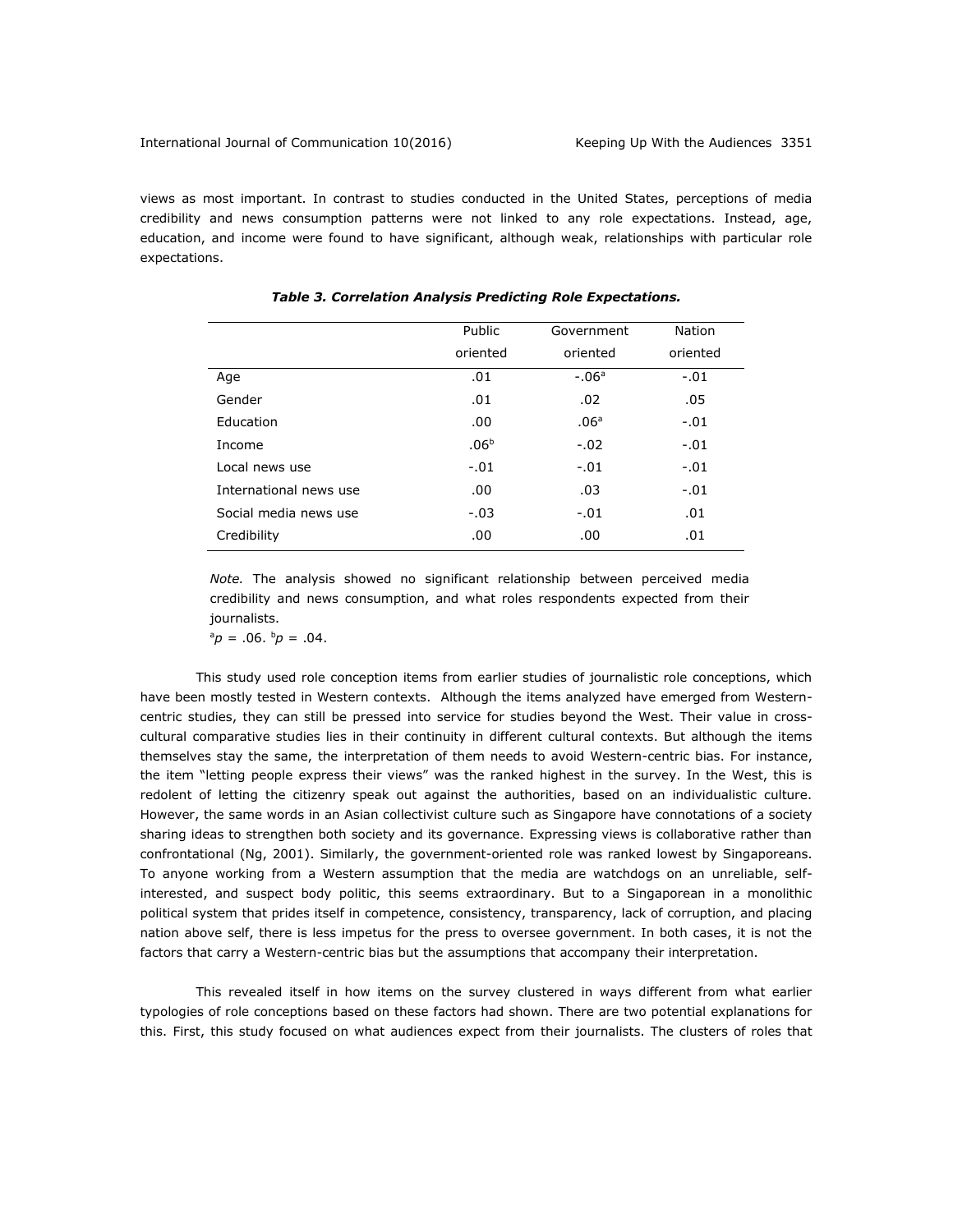emerged from the factor analysis demonstrate a departure from traditional typologies of role conceptions. These findings point to a potential *mismatch* between journalistic role conceptions and the role expectations from audiences that supposedly partly shape these roles conceived of by journalists. Such a mismatch between journalists and their audiences have earlier been found in terms of their news preferences (Boczkowski, 2010; Shoemaker & Cohen, 2006), but it is also plausible that such disagreement exists in terms of conceptions and expectations of what roles journalists ought to play (Heider et al., 2005). The mobilizer, disseminator, interpreter, watchdog, change agent, and facilitator roles proposed by earlier studies (Hanitzsch, 2011; Weaver at al., 2007) are those of a field looking inward at itself, rather than outward to its audience. However, another plausible explanation is the peculiar characteristics of the Singaporean press, especially when compared with Western media systems. This offers a new direction for research, to directly compare role expectations among readers and journalists across different media and cultural contexts. The findings of the study also offer new challenges in this area of research, specifically in developing measurements for role conceptions and expectations that are grounded in different cultural and media contexts.

In the first factor of role items, which we termed public-oriented role, scrutinizing political leaders loaded in the same factor as providing analysis of current affairs and letting people express their views. For journalists' roles in the Western context, however, these items would be separate and variously belong to the adversarial, interpreter, and mobilizer roles that American journalists have conceptually distinguished (Weaver et al., 2007). In the second factor, conveying a positive image of political leadership loaded with being an adversary to the government, setting the political agenda, and influencing public opinion. This shows that Singaporeans do not see these as contradictory items. This might point to a peculiar expectation of journalism's role in Singapore. It is expected to be *both* critical and supportive of the government. This is not unlike Singaporeans' peculiar stance with their government: criticism of the government coexists with a strong pro-government attitude. Interestingly, younger Singaporeans and those with higher educational status tend to embrace such peculiar government-oriented expectation, seemingly shaped by their liberal thinking combined with awareness of Singapore's efficiency.

Finally, supporting national development was the third factor, related but conceptually distinct from serving the people and serving the government. This presents an interesting conceptual distinction between the relationship of the press to the public, to the government, and to the nation as a whole. Two items—motivating people to participate in political activity and providing advice, orientation, and direction for daily life—did not load on any of the clusters of role expectations, again demonstrating how audiences, particularly in Singapore, navigate through these measures of journalistic roles developed in the West differently. These items have been considered as forming part of the mobilizer role, particularly in surveys in the United States, where citizens freely participate in political activities. However, the extent and the ways in which Singaporeans engage in political activities are different from that in the United States, which might explain the results of this study.

Factors that were linked to role expectations in the United States—perceived media credibility and news consumption patterns—were *not* linked to Singaporeans' role expectations. This bolsters the argument that different patterns are to be expected in a different social and cultural context. It also points to the possibility of citizens being socialized into role expectations by socialization agents other than the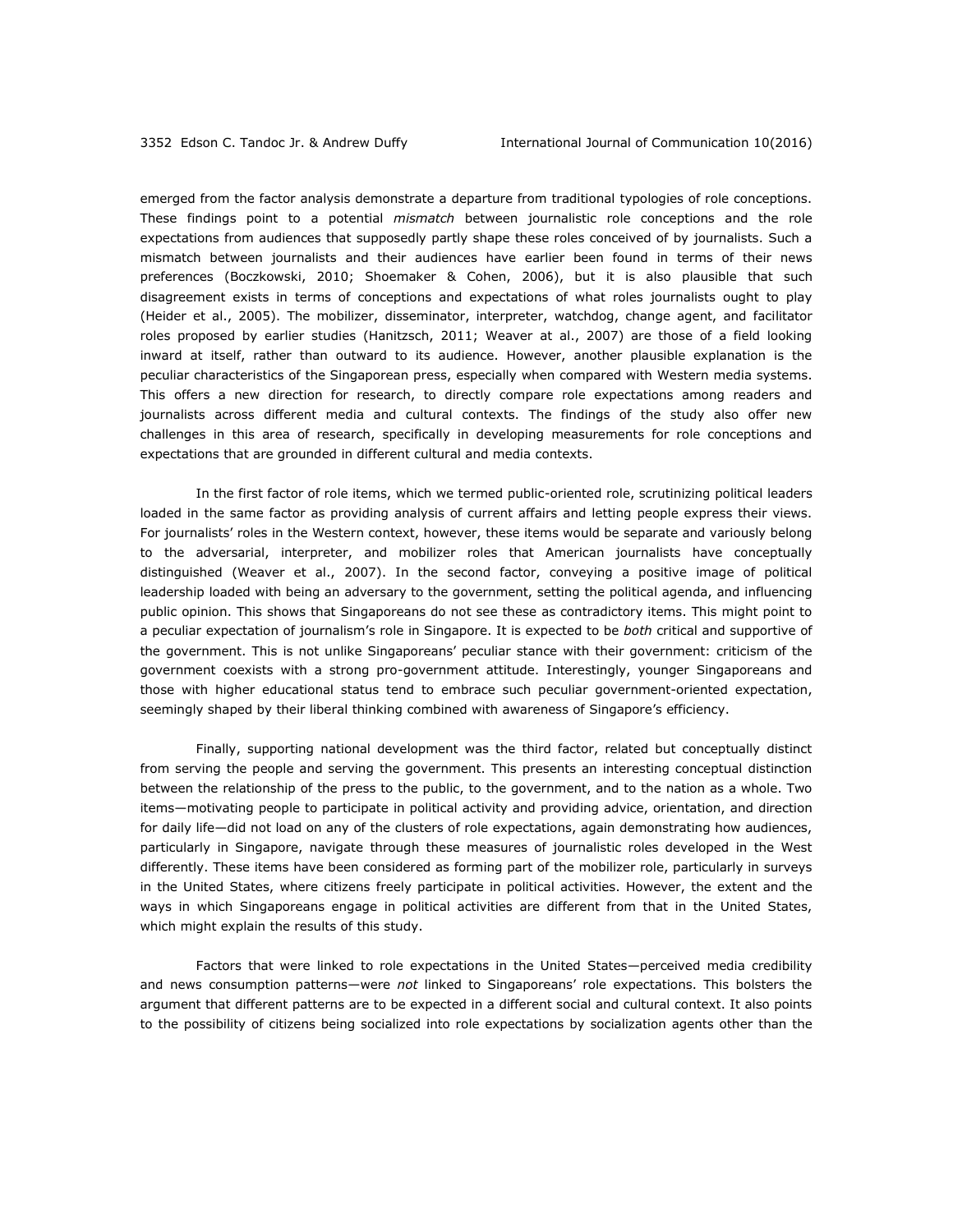media (McDevitt & Chaffee, 2002; Moeller & de Vreese, 2013). Instead, age, education, and income were linked to particular role expectations. Younger and more educated Singaporeans tend to expect a unique government-oriented role from their journalists, possibly out of their familiarity of the historical context that has shaped the country combined with their awareness of the larger, global media and political system. In contrast, wealthier Singaporeans tend to expect a public-oriented role that also includes the function of scrutinizing government officials and letting people express their views. These functions are not exactly consistent with the current press system. It appears that those who are more financially stable are more open to departures from strict government control of media discourse. Wealth may give an impression of protection from government, or a confidence that manifests itself in the expectation of having a voice that is heard and an assumption that success gives them the right to question.

Of course, a clear limitation of this study is the use of role conception items tested and validated in mostly Western media systems in understanding journalistic role expectations in Singapore. Roles, in general, occur within occupational, social, and cultural contexts. Therefore, the social, cultural, and political influences that have created the government–press–audience relationship in Singapore is unique to the country and cannot be guaranteed to show "cross-cultural equivalence" with other countries and other systems (Hui & Triandis, 1985, p. 133). And yet this is one point of this study, to test commonly used items in the study of role conceptions in a different cultural context and demonstrate the challenges in appropriating Western-centric models in other contexts. An important and interesting future study would be to explore role expectations in Singapore using a different strategy, such as using a grounded theory approach by interviewing news audiences in Singapore, where role expectations can emerge free from the constraints of Western-centric typologies.

This study also sought to demonstrate the importance of studying role expectations if we are to fully understand journalistic role conceptions and performance. In response to the changing nature of the relationship between journalists and their audiences, it becomes increasingly important to understand audience expectations of journalists. This will allow not only a better understanding of audiences but also a clearer picture of journalistic role conceptions, as they can be compared empirically with what audiences expect and how journalists perform. If journalistic role conceptions are based on what journalists believe the audiences expect of them, are journalists keeping up with the audiences?

#### **References**

- Benson, A. J., Surya, M., & Eys, M. A. (2014). The nature and transmission of roles in sport teams. *Sport, Exercise, and Performance Psychology, 3*(4), 228–240. doi:10.1037/spy0000016
- Biddle, B. J. (1986). Recent developments in role theory. *Annual Review of Sociology, 12*(1), 67––92. doi:10.1146/annurev.so.12.080186.000435
- Boczkowski, P. J. (2010). The divergent online news preferences of journalists and readers. *Communications of the ACM, 53*(11), 24––26. doi:10.1145/1839676.1839685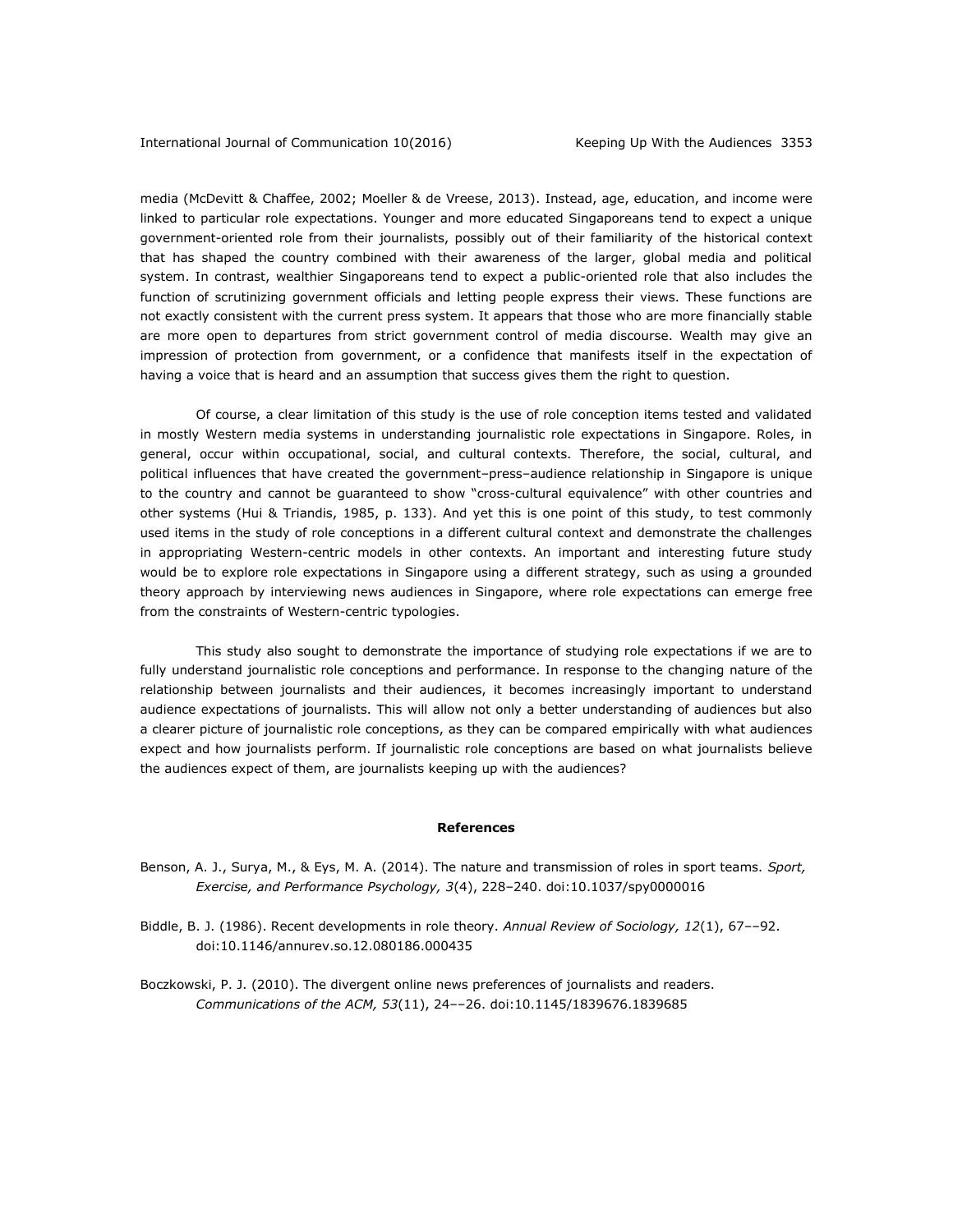- Brill, A. M. (2001). Online journalists embrace new marketing function. *Newspaper Research Journal, 22*(2), 28–40. doi:10.1177/073953290102200203
- Carryer, J., Gardner, G., Dunn, S., & Gardner, A. (2007). The core role of the nurse practitioner: Practice, professionalism and clinical leadership. *Journal of Clinical Nursing, 16*(10), 1818–1825. doi:10.1111/j.1365-2702.2007.01823.x
- Cassidy, W. P. (2005). Variations on a theme: The professional role conceptions of print and online newspaper journalists. *Journalism and Mass Communication Quarterly, 82*(2), 264–280. doi:10.1177/107769900508200203
- Charng, H.-W., Piliavin, J. A., & Callero, P. L. (1988). Role identity and reasoned action in the prediction of repeated behavior. *Social Psychology Quarterly, 51*(4), 303–317. doi:10.2307/2786758
- Christians, C., Glasser, T., McQuail, D., Nordenstreng, K., & White, R. (2009). *Normative theories of the media: Journalism in democratic societies*. Urbana: University of Illinois Press.
- Chua, L. H. (1998). *Walking the tightrope, press freedom and professional standards in Asia*. Singapore: AMIC.
- Chua, M. (2013). *How should the Singapore government regulate online news sites?* [Press release, Lee Kuan Yew School of Public Policy]. [http://lkyspp.nus.edu.sg/wp-content/uploads/2013/08/How-](http://lkyspp.nus.edu.sg/wp-content/uploads/2013/08/How-Should-the-Singapore-Government-Regulate-Online-News-Sites.pdf)[Should-the-Singapore-Government-Regulate-Online-News-Sites.pdf](http://lkyspp.nus.edu.sg/wp-content/uploads/2013/08/How-Should-the-Singapore-Government-Regulate-Online-News-Sites.pdf)
- Chung, D. S., & Nah, S. (2013). Media credibility and journalistic role conceptions: Views on citizen and professional journalists among citizen contributors. *Journal of Mass Media Ethics, 28*(4), 271– 288. doi:10.1080/08900523.2013.826987
- Collier, P. (2001). A differentiated model of role identity acquisition. *Symbolic Interaction, 24*(2), 217– 235. doi:10.1525/si.2001.24.2.217
- Dimmick, J. (2011). *The dynamics of mass communication: Media in transition* (11th ed.). New York, NY: McGraw-Hill.
- Donsbach, W. (2008). Journalists' role perceptions. In W. Donsbach (Ed.), *The international encyclopedia of communication* (pp. 2605–2610). Malden, MA: Wiley-Blackwell.
- Duffy, A. (2010). Shooting rubber bands at the stars: Preparing to work within the Singapore system. In B. Josephi (Ed.), *Journalism education in countries with limited media freedom* (pp. 33–52). New York, NY: Peter Lang.
- Field, A. (2009). *Discovering statistics using SPSS* (3rd ed.). Thousand Oaks, CA: SAGE Publications.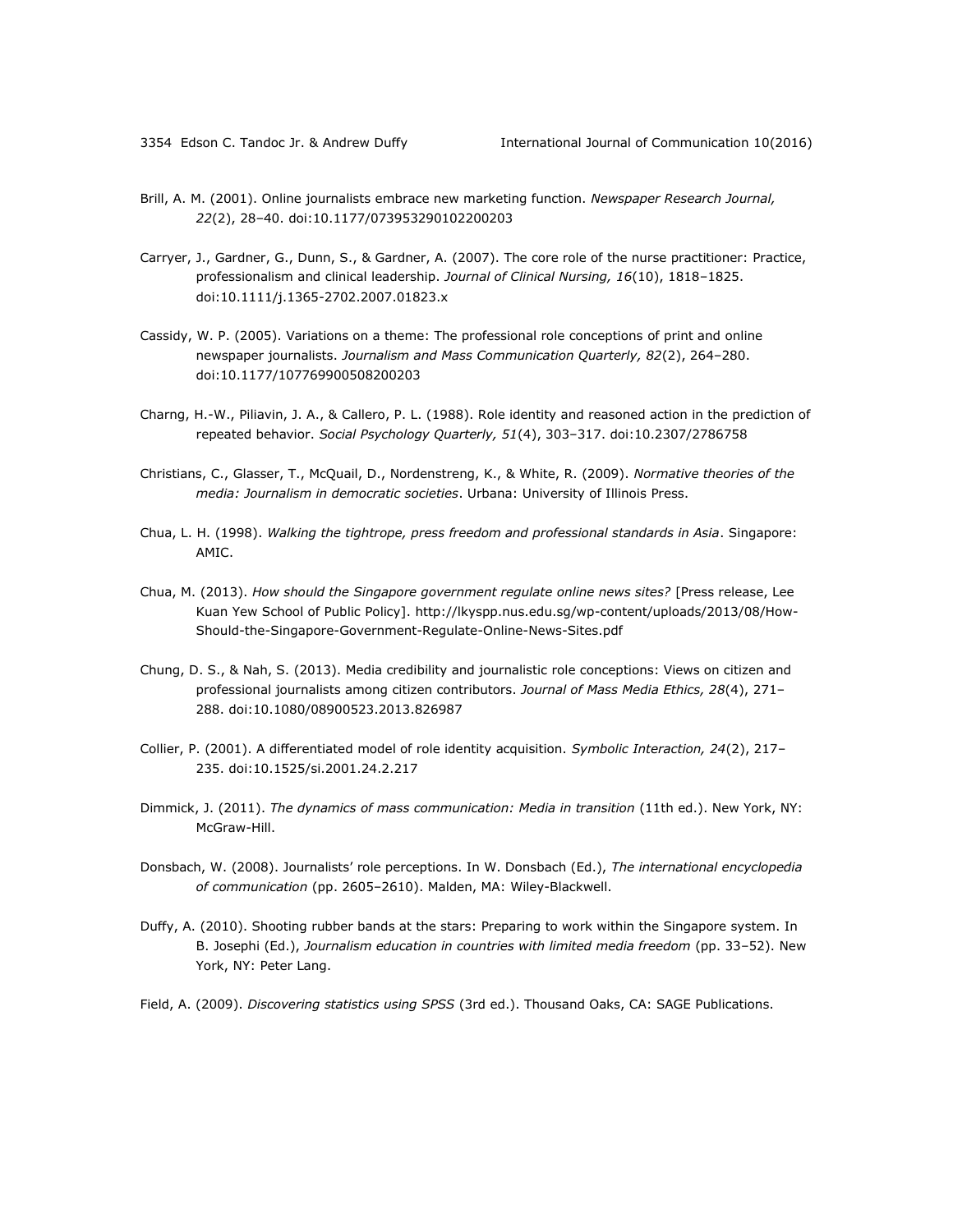- Forsyth, R., Morrell, B., Lipworth, W., Kerridge, I., Jordens, C. F. C., & Chapman, S. (2012). Health journalists' perceptions of their professional roles and responsibilities for ensuring the veracity of reports of health research. *Journal of Mass Media Ethics, 27*(2), 130–141. doi:10.1080/08900523.2012.669290
- Golding, P. (1977). Media professionalism in the Third World: The transfer of an ideology. In J. Curran, M. Gurevitch, & J. Woollacot (Eds.), *Mass communication and society* (pp. 291–308). London, UK: Arnold.
- Green, C. (1992). The role of the media in shaping policy: The myth of power and the power of myth. In E. Cohen (Ed.), *Philosophical issues in journalism* (pp. 131–142). New York, NY: Oxford University Press.
- Guo, Z. (2000). Media use habits, audience expectations and media effects in Hong Kong's first legislative council election. *International Communication Gazette, 62*(2), 133–151. doi:10.1177/0016549200062002004
- Habermas, J. (1999). *The structural transformation of the public sphere: An inquiry into a category of bourgeois society* (10th ed.). Cambridge, MA: MIT Press.
- Hanitzsch, T. (2011). Populist disseminators, detached watchdogs, critical change agents and opportunist facilitators. *International Communication Gazette, 73*(6), 477–494. doi:10.1177/1748048511412279
- Heider, D., McCombs, M., & Poindexter, P. M. (2005). What the public expects of local news: Views on public and traditional journalism. *Journalism & Mass Communication Quarterly, 82*(4), 952–967. doi:10.1177/107769900508200412
- Hellmueller, L., & Mellado, C. (2015). Professional roles and news construction: A media sociology conceptualization of journalists' role conception and performance. *Communication & Society, 28*(3), 1–11. doi:10.15581/003.28.3.1-11
- Hermida, A. (2011). Fluid spaces, fluid journalism: The role of the "active recipient" in participatory journalism. In J. Singer, A. Hermida, D. Domingo, A. Heinonen, S. Paulussen, T. Quandt, Z. Reich, & M. Vujnovic (Eds.), *Participatory journalism: Guarding open gates at online newspapers* (pp. 177–191). Malden, MA: John Wiley & Sons.
- Holton, A. E., Lewis, S. C., & Coddington, M. (2016). Interacting with audiences: Journalistic role conceptions, reciprocity, and perceptions about participation. *Journalism Studies*, 1–11. doi:10.1080/1461670X.2016.1165139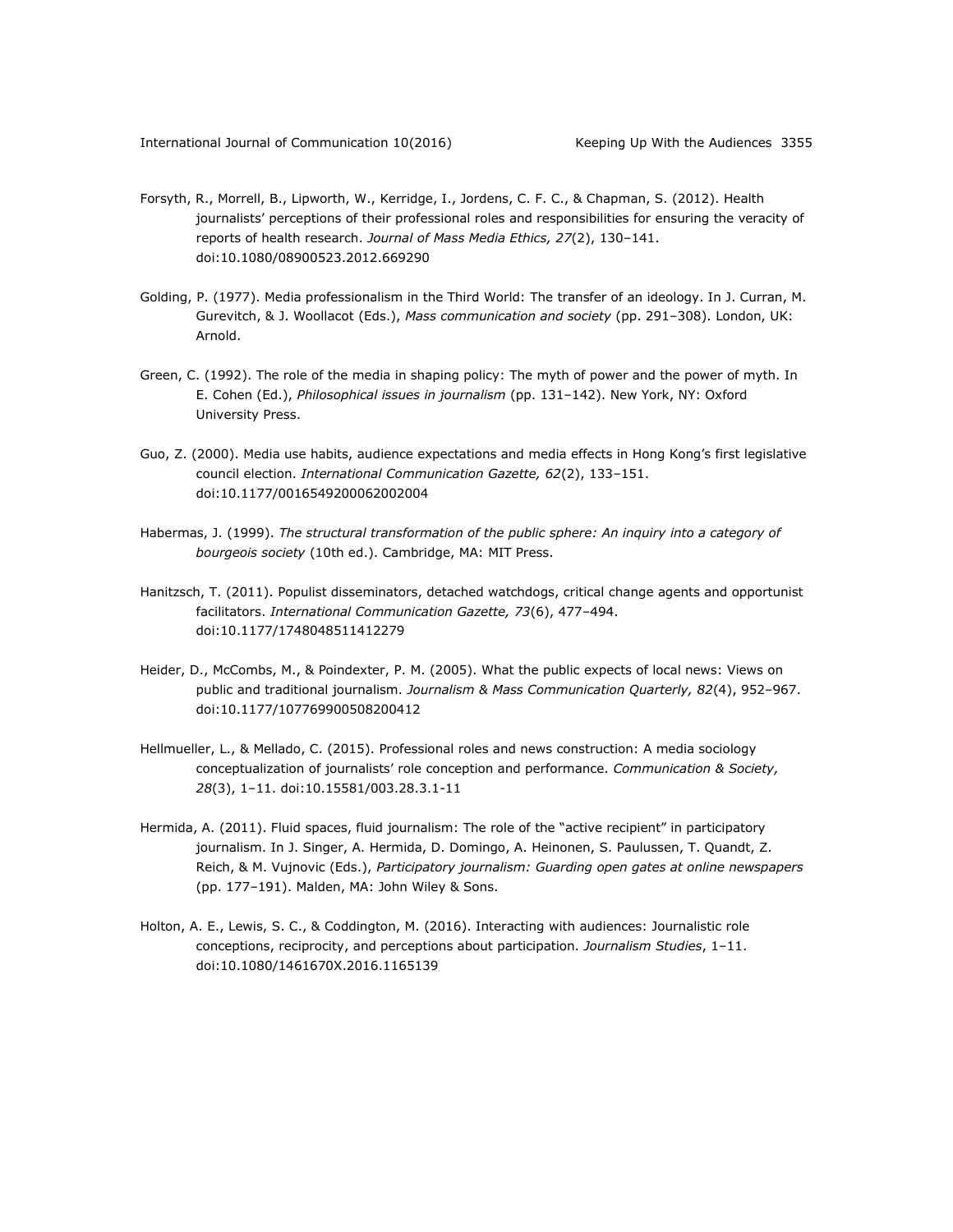- Hui, C. H., & Triandis, H. C. (1985). Measurement in cross-cultural psychology: A review and comparison of strategies. *Journal of Cross-Cultural Psychology, 16*(2), 131–152. doi:10.1177/0022002185016002001
- Jackson, S. E., & Schuler, R. S. (1985). A meta-analysis and conceptual critique of research on role ambiguity and role conflict in work settings. *Organizational Behavior and Human Decision Processes, 36*(1), 16–78. doi:10.1016/0749-5978(85)90020-2
- Janowitz, M. (1975). Professional models in journalism: The gatekeeper and the advocate. *Journalism Quarterly, 52*(4), 618–662. doi:10.1177/107769907505200402
- Johnstone, J. W. C., Slawski, E. J., & Bowman, W. W. (1972). The professional values of American newsmen. *Public Opinion Quarterly, 36*(4), 522–540. doi:10.1086/268036
- Kovach, B., & Rosenstiel, T. (2007). *The elements of journalism: What newspeople should know and the public should expect* (1st rev. ed.). New York, NY: Three Rivers Press.
- Massey, B. L., & Chang, L.-j. A. (2002). Locating Asian values in Asian journalism: A content analysis of Web newspapers. *Journal of Communication, 52*(4), 987–1003. doi:10.1111/j.1460- 2466.2002.tb02585.x
- McDevitt, M., & Chaffee, S. (2002). From top-down to trickle-up influence: Revisiting assumptions about the family in political socialization. *Political Communication, 19*(3), 281–301. doi:10.1080/01957470290055501
- Media Development Authority. (2015). *Content guidelines for local lifestyle magazines.* Retrieved from [http://www.mda.gov.sg/RegulationsAndLicensing/ContentStandardsAndClassification/Documents](http://www.mda.gov.sg/RegulationsAndLicensing/ContentStandardsAndClassification/Documents/Publication%20and%20Audio%20Materials/ContentGuidelinesForLocalLifeStyleMagazines.pdf) [/Publication%20and%20Audio%20Materials/ContentGuidelinesForLocalLifeStyleMagazines.pdf](http://www.mda.gov.sg/RegulationsAndLicensing/ContentStandardsAndClassification/Documents/Publication%20and%20Audio%20Materials/ContentGuidelinesForLocalLifeStyleMagazines.pdf)
- Mellado, C. (2014). Professional roles in news content. *Journalism Studies*, 1–19. doi:10.1080/1461670X.2014.922276
- Mellado, C., Hanusch, F., Humanes, M. L., Roses, S., Pereira, F., Yez, L., . . . Wyss, V. (2012). The presocialization of future journalists. *Journalism Studies, 14*(6), 857–874. doi:10.1080/1461670X.2012.746006
- Mellado, C., & Van Dalen, A. (2013). Between rhetoric and practice. *Journalism Studies, 15*(6), 859–878. doi:10.1080/1461670x.2013.838046
- Meyer, P. (1988). Defining and measuring credibility of newspapers: Developing an index. *Journalism Quarterly, 65*(3), 567–588. doi:10.1177/107769908806500301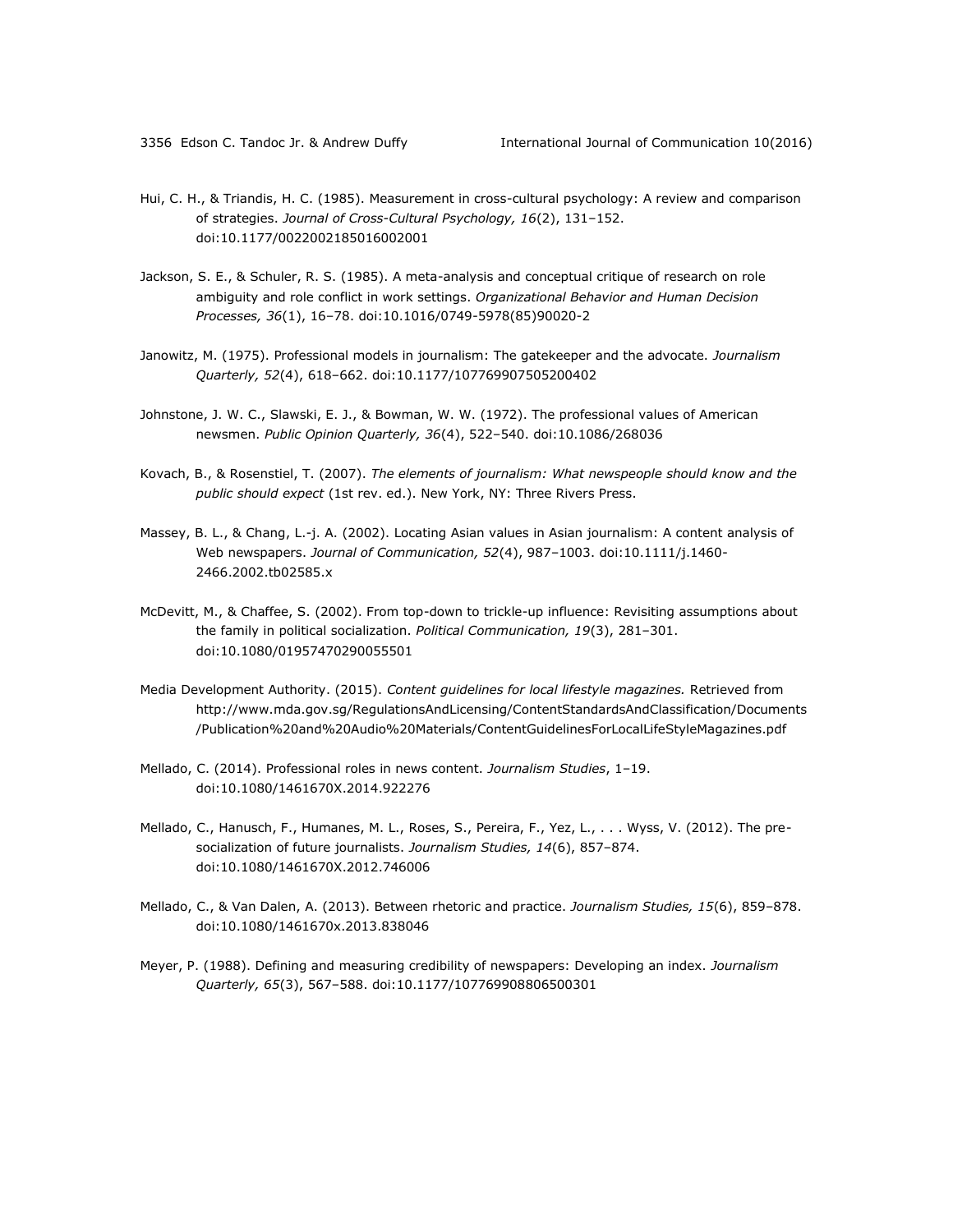- Ministry of Education. (1997*). Launch of national education* [Press release]. Retrieved from moe.gov.sg website:<http://www.moe.gov.sg/media/press/1997/pr01797.htm>
- Moeller, J., & de Vreese, C. (2013). The differential role of the media as an agent of political socialization in Europe. *European Journal of Communication, 28*(3), 309–325. doi:10.1177/0267323113482447
- Motz, A. B. (1952). The role conception inventory: A tool for research in social psychology. *American Sociological Review, 17*(4), 465–471. doi:10.2307/2088002
- Mwesige, P. G. (2004). Disseminators, advocates and watchdogs: A profile of Ugandan journalists in the new millennium. *Journalism, 5*(1), 69–96. doi:10.1177/1464884904039556
- Nah, S., & Chung, D. S. (2012). When citizens meet both professional and citizen journalists: Social trust, media credibility, and perceived journalistic roles among online community news readers. *Journalism, 13*(6), 714–730. doi:10.1177/1464884911431381
- Napoli, P. (2011). *Audience evolution: New technologies and the transformation of media audiences.* New York, NY: Columbia University Press.
- Ng, A. K. (2001). *Why Asians are less creative than Westerners*. Singapore: Prentice Hall.
- Rao, S., & Lee, S. T. (2005). Globalizing media ethics? An assessment of universal ethics among international political journalists. *Journal of Mass Media Ethics, 20*(2–3), 99–120. doi:10.1080/08900523.2005.9679703
- Reporters Without Borders. (2014). *World press freedom index 2014.* Retrieved from <https://rsf.org/en/news/reporters-without-borders-releases-2014-press-freedom-index>
- Rosen, J. (2006). The people formerly known as the audience. *The Huffington Post*. Retrieved from [http://www.huffingtonpost.com/jay-rosen/the-people-formerly-known\\_1\\_b\\_24113.html](http://www.huffingtonpost.com/jay-rosen/the-people-formerly-known_1_b_24113.html)
- Shoemaker, P. J., & Cohen, A. (2006). *News around the world: Content, practitioners, and the public*. New York, NY: Routledge.
- Shoemaker, P. J., & Reese, S. D. (1996). *Mediating the message: Theories of influences on mass media content* (2nd ed.). White Plains, NY: Longman.
- Shoemaker, P. J., & Vos, T. P. (2009). *Gatekeeping theory*. New York, NY: Routledge.
- Siebert, F., Peterson, T., & Schramm, W. (1963). *Four theories of the press: The authoritarian, libertarian, social responsibility, and Soviet communist concepts of what the press should be and do*. Urbana, IL: University of Illinois Press.